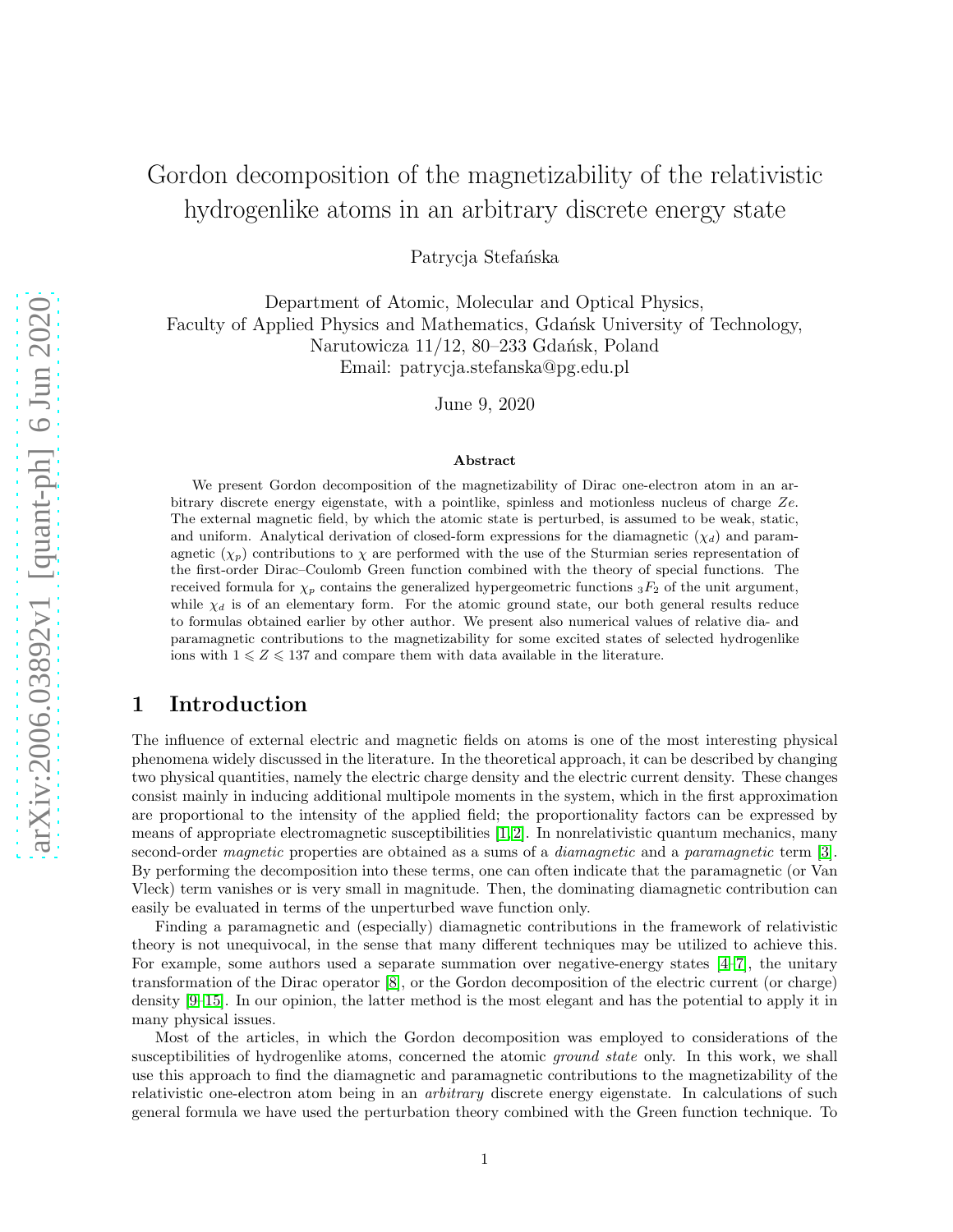derive the explicit expressions for dia- and paramagnetic terms, we have utilized the expansion of the firstorder generalized Dirac–Coulomb Green function (DCGF) in the Sturmian basis [\[16\]](#page-17-1); this form of Green's function was widely used by us in various calculations of electromagnetic properties of the Dirac oneelectron atom [\[17–](#page-17-2)[22\]](#page-17-3) (for other applications of this representation of DCGF, see Refs. [\[23](#page-17-4)[–28\]](#page-18-0)). In this paper we also tabulate the relative diamagnetic and paramagnetic contributions to the magnetizabilities for selected low-lying eigenstates of hydrogenic atoms with  $1 \leq Z \leq 137$ . In this way we provide some conclusions regarding the influence of relativity on the values of these contributions to the magnetizability, and how they are changing for the higher excited states.

#### 2 Preliminaries

The system we shall be concerned with in the present work is the Dirac one-electron atom with a spinless, pointlike, and infinitely heavy nucleus of charge  $+Ze$ , and with an electron of mass  $m_e$  and charge e. Without the external perturbations, the atomic state energy levels are

<span id="page-1-0"></span>
$$
E^{(0)} \equiv E_{n\kappa}^{(0)} = m_e c^2 \frac{n + \gamma_\kappa}{N_{n\kappa}},\tag{2.1}
$$

with

<span id="page-1-4"></span>
$$
N_{n\kappa} = \sqrt{n^2 + 2n\gamma_{\kappa} + \kappa^2} \tag{2.2}
$$

and

$$
\gamma_{\kappa} = \sqrt{\kappa^2 - (\alpha Z)^2},\tag{2.3}
$$

where n is the radial quantum number,  $\kappa = \pm 1, \pm 2, \ldots$  is the Dirac quantum number, while  $\alpha$  denotes the Sommerfeld's fine-structure constant. The atomic energy levels from Eq. [\(2.1\)](#page-1-0) are degenerate; the normalized to unity eigenfunctions associated with the eigenvalue  $E_{n\kappa}^{(0)}$  are given by

<span id="page-1-1"></span>
$$
\Psi^{(0)}(\mathbf{r}) \equiv \Psi_{n\kappa\mu}^{(0)}(\mathbf{r}) = \frac{1}{r} \begin{pmatrix} P_{n\kappa}^{(0)}(r) \Omega_{\kappa\mu}(\mathbf{n}_r) \\ i Q_{n\kappa}^{(0)}(r) \Omega_{-\kappa\mu}(\mathbf{n}_r) \end{pmatrix},
$$
\n(2.4)

where  $\Omega_{\kappa\mu}(\boldsymbol{n}_r)$  (with  $\boldsymbol{n}_r = \boldsymbol{r}/r$  and  $\mu = -|\kappa| + \frac{1}{2}, -|\kappa| + \frac{3}{2}, \ldots, |\kappa| - \frac{1}{2}$ ) are the orthonormal spherical spinors defined as in Ref. [\[29\]](#page-18-1), while the radial functions are normalized to unity in the sense of

$$
\int_0^\infty \mathrm{d}r \left\{ [P_{n\kappa}^{(0)}(r)]^2 + [Q_{n\kappa}^{(0)}(r)]^2 \right\} = 1 \tag{2.5}
$$

and are explicitly given by

<span id="page-1-2"></span>
$$
P_{n\kappa}^{(0)}(r) = \sqrt{\frac{Z}{2a_0} \frac{(1 + \epsilon_{n\kappa})(n + 2\gamma_{\kappa})n!}{N_{n\kappa}^2 (N_{n\kappa} - \kappa)\Gamma(n + 2\gamma_{\kappa})}} \left(\frac{2Zr}{a_0 N_{n\kappa}}\right)^{\gamma_{\kappa}} \exp\left(\frac{-Zr}{a_0 N_{n\kappa}}\right)
$$

$$
\times \left[L_{n-1}^{(2\gamma_{\kappa})}\left(\frac{2Zr}{a_0 N_{n\kappa}}\right) + \frac{\kappa - N_{n\kappa}}{n + 2\gamma_{\kappa}} L_n^{(2\gamma_{\kappa})}\left(\frac{2Zr}{a_0 N_{n\kappa}}\right)\right],
$$
(2.6)

<span id="page-1-3"></span>
$$
Q_{n\kappa}^{(0)}(r) = \sqrt{\frac{Z}{2a_0} \frac{(1 - \epsilon_{n\kappa})(n + 2\gamma_\kappa)n!}{N_{n\kappa}^2 (N_{n\kappa} - \kappa)\Gamma(n + 2\gamma_\kappa)} \left(\frac{2Zr}{a_0 N_{n\kappa}}\right)^{\gamma_\kappa} \exp\left(\frac{-Zr}{a_0 N_{n\kappa}}\right)}
$$

$$
\times \left[L_{n-1}^{(2\gamma_\kappa)}\left(\frac{2Zr}{a_0 N_{n\kappa}}\right) - \frac{\kappa - N_{n\kappa}}{n + 2\gamma_\kappa} L_n^{(2\gamma_\kappa)}\left(\frac{2Zr}{a_0 N_{n\kappa}}\right)\right].
$$
 (2.7)

Here  $L_n^{(\beta)}(\rho)$  denote the generalized Laguerre polynomial [\[30\]](#page-18-2),  $a_0$  is the Bohr radius, and

$$
\epsilon_{n\kappa} = \frac{E_{n\kappa}^{(0)}}{m_e c^2} = \frac{n + \gamma_{\kappa}}{N_{n\kappa}}.\tag{2.8}
$$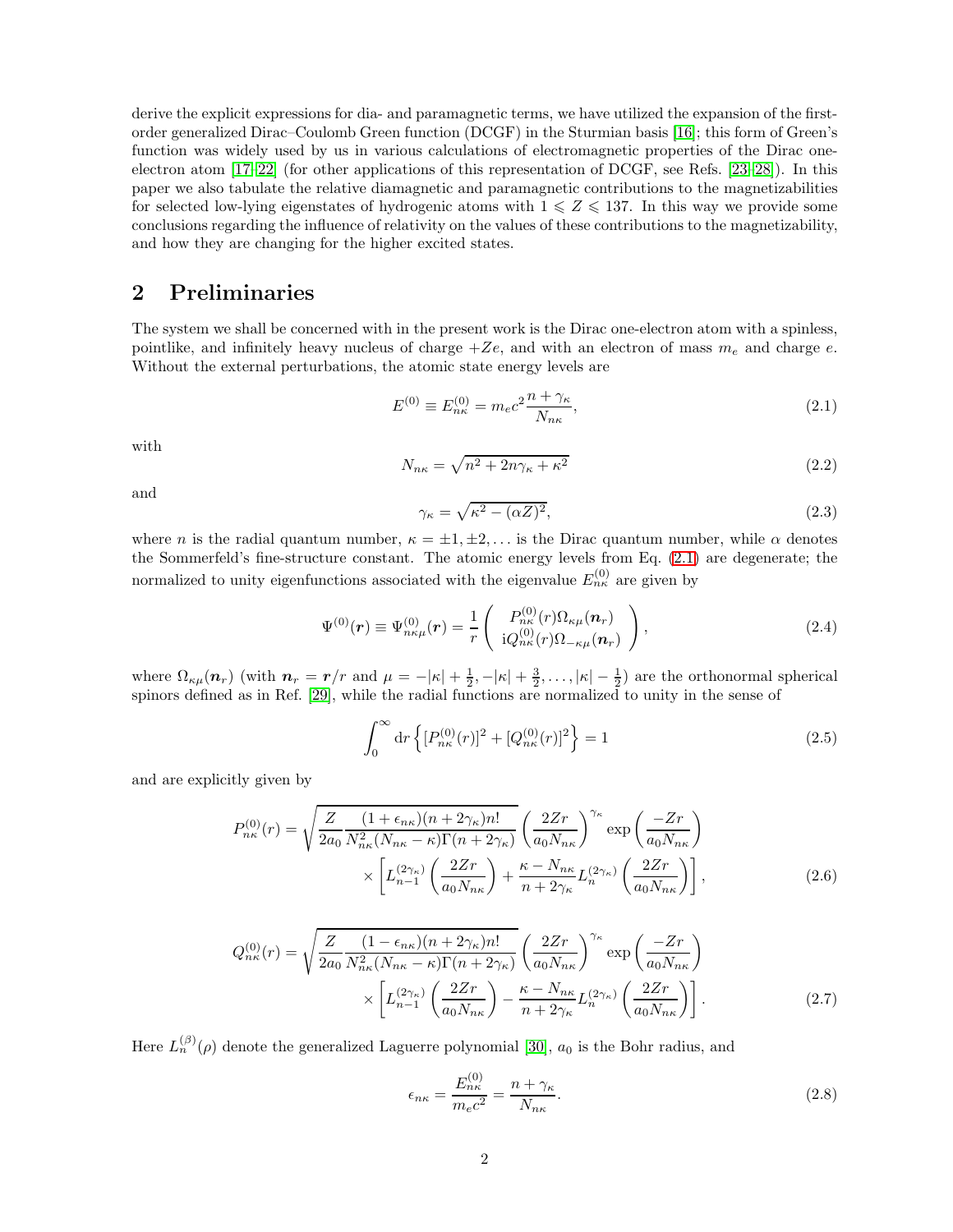Suppose that the atom is placed in a weak, static, uniform magnetic field of induction  $\bf{B}$  directed along the z axis of a Cartesian coordinate system. The time-independent Dirac equation for the atomic electron is then

<span id="page-2-0"></span>
$$
\left[-ic\hbar\boldsymbol{\alpha}\cdot\boldsymbol{\nabla}+ec\boldsymbol{\alpha}\cdot\boldsymbol{A}(\boldsymbol{r})+\beta m_{e}c^{2}+V_{c}-E\right]\Psi(\boldsymbol{r})=0
$$
\n(2.9)

supplemented by the boundary conditions

<span id="page-2-1"></span>
$$
r\Psi(\mathbf{r}) \stackrel{r \to 0}{\longrightarrow} 0, \qquad r^{3/2}\Psi(\mathbf{r}) \stackrel{r \to \infty}{\longrightarrow} 0. \tag{2.10}
$$

In equation [\(2.9\)](#page-2-0),  $\alpha$  and  $\beta$  are the standard Dirac matrices [\[31\]](#page-18-3),  $V_c = -Ze^2/(4\pi\epsilon_0)r$  is the Coulomb potential, whereas the vector potential  $A(r)$  written in a symmetric gauge has the form

<span id="page-2-6"></span>
$$
\mathbf{A}(\mathbf{r}) = \frac{1}{2}\mathbf{B} \times \mathbf{r}.\tag{2.11}
$$

In virtue of our assumption that the external magnetic field is weak, the interaction operator

$$
\hat{H}^{(1)} = ec\alpha \cdot A(r) \tag{2.12}
$$

may be treated a small perturbation of the Dirac–Coulomb Hamiltonian describing an isolated atom. The corresponding zeroth-order bound state eigenproblem is given by the equation

<span id="page-2-3"></span>
$$
\left[-ic\hbar\boldsymbol{\alpha}\cdot\boldsymbol{\nabla}+\beta m_ec^2+V_c-E^{(0)}\right]\Psi^{(0)}(\boldsymbol{r})=0,
$$
\n(2.13)

with the boundary conditions

$$
r\Psi^{(0)}(\mathbf{r}) \stackrel{r \to 0}{\longrightarrow} 0, \qquad r^{3/2} \Psi^{(0)}(\mathbf{r}) \stackrel{r \to \infty}{\longrightarrow} 0. \tag{2.14}
$$

The functions from Eq. [\(2.4\)](#page-1-1) are adjusted to the perturbation  $\hat{H}^{(1)}$ , i.e., they diagonalize the matrix of that perturbation. Thus, the solutions of eigenproblem  $(2.9)$ – $(2.10)$ , to the lowest order in the perturbing field, can be approximated as

<span id="page-2-4"></span>
$$
\Psi(r) \simeq \Psi^{(0)}(r) + \Psi^{(1)}(r) \tag{2.15}
$$

and

$$
E \simeq E^{(0)} + E^{(1)}.\tag{2.16}
$$

We assume that the corrections  $\Psi^{(1)}(r)$  and  $E^{(1)}$  are small quantities of the first order in the magnetic field strength  $B = |B|$ ; they solve the inhomogeneous differential equation

$$
\left[-ic\hbar\boldsymbol{\alpha}\cdot\boldsymbol{\nabla}+\beta m_ec^2+V_c-E^{(0)}\right]\Psi^{(1)}(\boldsymbol{r})=-\left[\frac{1}{2}ec\boldsymbol{B}\cdot(\boldsymbol{r}\times\boldsymbol{\alpha})-E^{(1)}\right]\Psi^{(0)}(\boldsymbol{r})\tag{2.17}
$$

supplemented by the boundary conditions

$$
r\Psi^{(1)}(\mathbf{r}) \stackrel{r \to 0}{\longrightarrow} 0, \qquad r^{3/2}\Psi^{(1)}(\mathbf{r}) \stackrel{r \to \infty}{\longrightarrow} 0. \tag{2.18}
$$

After carrying out some transformations from the standard perturbation theory, taking advantage of the orthogonality constraint

<span id="page-2-5"></span>
$$
\int_{\mathbb{R}^3} d^3 r \, \Psi^{(0)\dagger}(r) \Psi^{(1)}(r) = 0, \tag{2.19}
$$

we find

$$
E^{(1)} \equiv E^{(1)}_{n\kappa\mu} = \frac{1}{2}ec\boldsymbol{B} \cdot \int_{\mathbb{R}^3} d^3\boldsymbol{r} \, \Psi^{(0)\dagger}_{n\kappa\mu}(\boldsymbol{r}) \left(\boldsymbol{r} \times \boldsymbol{\alpha}\right) \Psi^{(0)}_{n\kappa\mu}(\boldsymbol{r}) \tag{2.20}
$$

and

<span id="page-2-2"></span>
$$
\Psi^{(1)}(\mathbf{r}) \equiv \Psi^{(1)}_{n\kappa\mu}(\mathbf{r}) = -\int_{\mathbb{R}^3} d^3 \mathbf{r}' \,\bar{G}^{(0)}(\mathbf{r}, \mathbf{r}') \left[ \frac{1}{2} e c \mathbf{B} \cdot (\mathbf{r}' \times \boldsymbol{\alpha}) - E^{(1)}_{n\kappa\mu} \right] \Psi^{(0)}_{n\kappa\mu}(\mathbf{r}'). \tag{2.21}
$$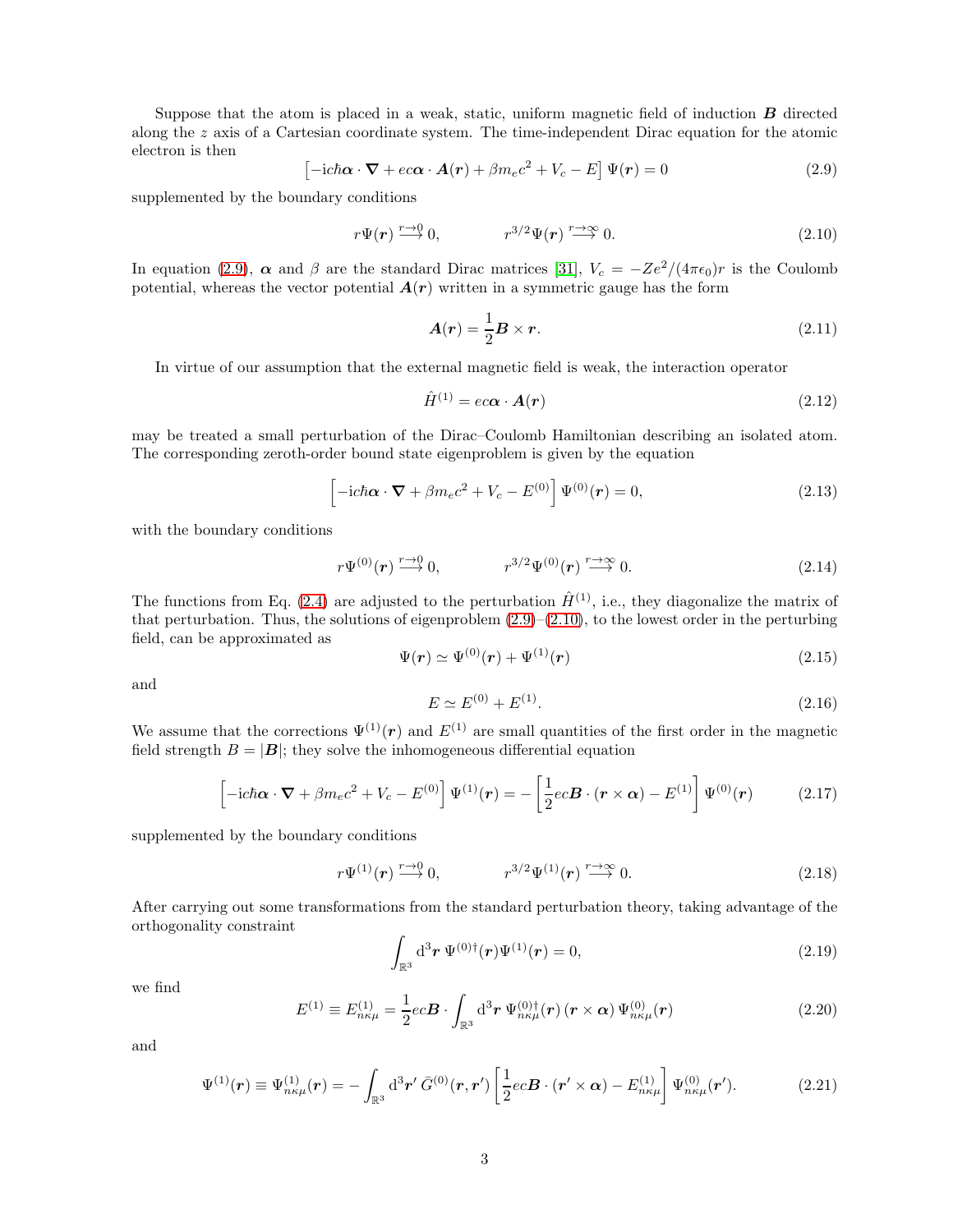Here,  $\bar{G}^{(0)}(\mathbf{r},\mathbf{r}')$  is the generalized Dirac–Coulomb Green function associated with the energy level  $E_{n\kappa}^{(0)}$ of an isolated atom. It is defined as a solution of the following differential equation (for a fixed  $r'$ ):

<span id="page-3-1"></span>
$$
\left[-ic\hbar\boldsymbol{\alpha}\cdot\boldsymbol{\nabla}+\beta m_ec^2+V_c-E_{n\kappa}^{(0)}\right]\bar{G}^{(0)}(\boldsymbol{r},\boldsymbol{r}')=\mathcal{I}\delta^3(\boldsymbol{r}-\boldsymbol{r}')-\sum_{\substack{\kappa'\mu\\(|\kappa'|=|\kappa|)}}\Psi_{n\kappa'\mu}^{(0)}(\boldsymbol{r})\Psi_{n\kappa'\mu}^{(0)\dagger}(\boldsymbol{r}'),\qquad(2.22)
$$

with the boundary conditions

$$
r\bar{G}^{(0)}(\mathbf{r},\mathbf{r}') \stackrel{r \to 0}{\longrightarrow} 0, \qquad r\bar{G}^{(0)}(\mathbf{r},\mathbf{r}') \stackrel{r \to \infty}{\longrightarrow} 0.
$$
 (2.23)

Since it is Hermitian in the sense of

<span id="page-3-3"></span>
$$
\bar{G}^{(0)}(\mathbf{r}, \mathbf{r}') = \bar{G}^{(0)\dagger}(\mathbf{r}', \mathbf{r})
$$
\n(2.24)

and satisfies the orthogonality condition

$$
\int_{\mathbb{R}^3} d^3 r \Psi_{n\kappa'\mu}^{(0)\dagger}(\boldsymbol{r}) \bar{G}^{(0)}(\boldsymbol{r},\boldsymbol{r}') = 0 \qquad (\text{for } \kappa' = \pm \kappa), \qquad (2.25)
$$

the formula [\(2.21\)](#page-2-2) for the first order correction to the wave function becomes

<span id="page-3-0"></span>
$$
\Psi_{n\kappa\mu}^{(1)}(\boldsymbol{r}) = -\frac{1}{2}ec\boldsymbol{B} \cdot \int_{\mathbb{R}^3} d^3\boldsymbol{r}' \,\bar{G}^{(0)}(\boldsymbol{r},\boldsymbol{r}') (\boldsymbol{r}' \times \boldsymbol{\alpha}) \,\Psi_{n\kappa\mu}^{(0)}(\boldsymbol{r}'). \tag{2.26}
$$

In order to convert the equation  $(2.26)$  into another form (which will be more convenient for calculations provided in the following chapters), we shall rewrite Eqs. [\(2.13\)](#page-2-3) and [\(2.22\)](#page-3-1) as

<span id="page-3-4"></span>
$$
\Psi_{n\kappa\mu}^{(0)}(\boldsymbol{r}) = \frac{i\hbar}{m_e c} \beta \boldsymbol{\alpha} \cdot \boldsymbol{\nabla} \Psi_{n\kappa\mu}^{(0)}(\boldsymbol{r}) + \frac{1}{m_e c^2} \left[ E^{(0)} - V_c(r) \right] \beta \Psi_{n\kappa\mu}^{(0)}(\boldsymbol{r}) \tag{2.27}
$$

and

<span id="page-3-2"></span>
$$
\bar{G}^{(0)}(\mathbf{r}, \mathbf{r}') = \frac{i\hbar}{m_e c} \beta \alpha \cdot \nabla \bar{G}^{(0)}(\mathbf{r}, \mathbf{r}') + \frac{1}{m_e c^2} \left[ E^{(0)} - V_c(r) \right] \beta \bar{G}^{(0)}(\mathbf{r}, \mathbf{r}') + \frac{1}{m_e c^2} \beta \delta^3(\mathbf{r} - \mathbf{r}') - \frac{1}{m_e c^2} \sum_{\substack{\kappa' \mu \\ (|\kappa'| = |\kappa|)}} \beta \Psi_{n\kappa'\mu}^{(0)}(\mathbf{r}) \Psi_{n\kappa'\mu}^{(0)\dagger}(\mathbf{r}'),
$$
(2.28)

respectively. If the variables  $r$  and  $r'$  will be swapped in the equation [\(2.28\)](#page-3-2) and the resulting formula will be Hermitian conjugated, then using the relation  $(2.24)$ , we will get

<span id="page-3-5"></span>
$$
\bar{G}^{(0)}(\mathbf{r}, \mathbf{r}') = -\frac{i\hbar}{m_e c} \nabla' \bar{G}^{(0)}(\mathbf{r}, \mathbf{r}') \cdot \alpha \beta + \frac{1}{m_e c^2} \left[ E^{(0)} - V_c(r) \right] \bar{G}^{(0)}(\mathbf{r}, \mathbf{r}') \beta + \frac{1}{m_e c^2} \beta \delta^3(\mathbf{r}' - \mathbf{r}) - \frac{1}{m_e c^2} \sum_{\kappa' \mu} \Psi_{n\kappa' \mu}^{(0)}(\mathbf{r}) \Psi_{n\kappa' \mu}^{(0)\dagger}(\mathbf{r}') \beta.
$$
(2.29)

Now, taking advantage of the obvious identity  $1 = \frac{1}{2} + \frac{1}{2}$ , we may rewrite Eq. [\(2.26\)](#page-3-0) as

$$
\Psi_{n\kappa\mu}^{(1)}(\mathbf{r}) = -\frac{1}{4}ec\mathbf{B} \cdot \int_{\mathbb{R}^3} d^3\mathbf{r}' \,\bar{G}^{(0)}(\mathbf{r}, \mathbf{r}') (\mathbf{r}' \times \boldsymbol{\alpha}) \Psi_{n\kappa\mu}^{(0)}(\mathbf{r}')
$$

$$
-\frac{1}{4}ec\mathbf{B} \cdot \int_{\mathbb{R}^3} d^3\mathbf{r}' \,\bar{G}^{(0)}(\mathbf{r}, \mathbf{r}') (\mathbf{r}' \times \boldsymbol{\alpha}) \Psi_{n\kappa\mu}^{(0)}(\mathbf{r}'). \tag{2.30}
$$

Insterting Eq. [\(2.27\)](#page-3-4) into the first component on the right-hand side of the above equation, and substituting Eq. [\(2.29\)](#page-3-5) into the second one, with some algebra, we obtain

<span id="page-3-6"></span>
$$
\Psi_{n\kappa\mu}^{(1)}(\mathbf{r}) = \frac{eB}{4m_ec} \mathbf{n}_z \cdot (\mathbf{r} \times \boldsymbol{\alpha}) \beta \Psi_{n\kappa\mu}^{(0)}(\mathbf{r}) - \frac{e\hbar B}{2m_e} \int_{\mathbb{R}^3} d^3 \mathbf{r}' \bar{G}^{(0)}(\mathbf{r}, \mathbf{r}') \mathbf{n}_z \cdot (\hat{\mathbf{\Lambda}}' + \boldsymbol{\Sigma}) \beta \Psi_{n\kappa\mu}^{(0)}(\mathbf{r}')
$$

$$
- \frac{eB}{4m_ec} \Psi_{n\kappa\mu}^{(0)}(\mathbf{r}) \int_{\mathbb{R}^3} d^3 \mathbf{r}' \Psi_{n\kappa\mu}^{(0)\dagger}(\mathbf{r}') \mathbf{n}_z \cdot (\mathbf{r}' \times \boldsymbol{\alpha}) \beta \Psi_{n\kappa\mu}^{(0)}(\mathbf{r}'). \tag{2.31}
$$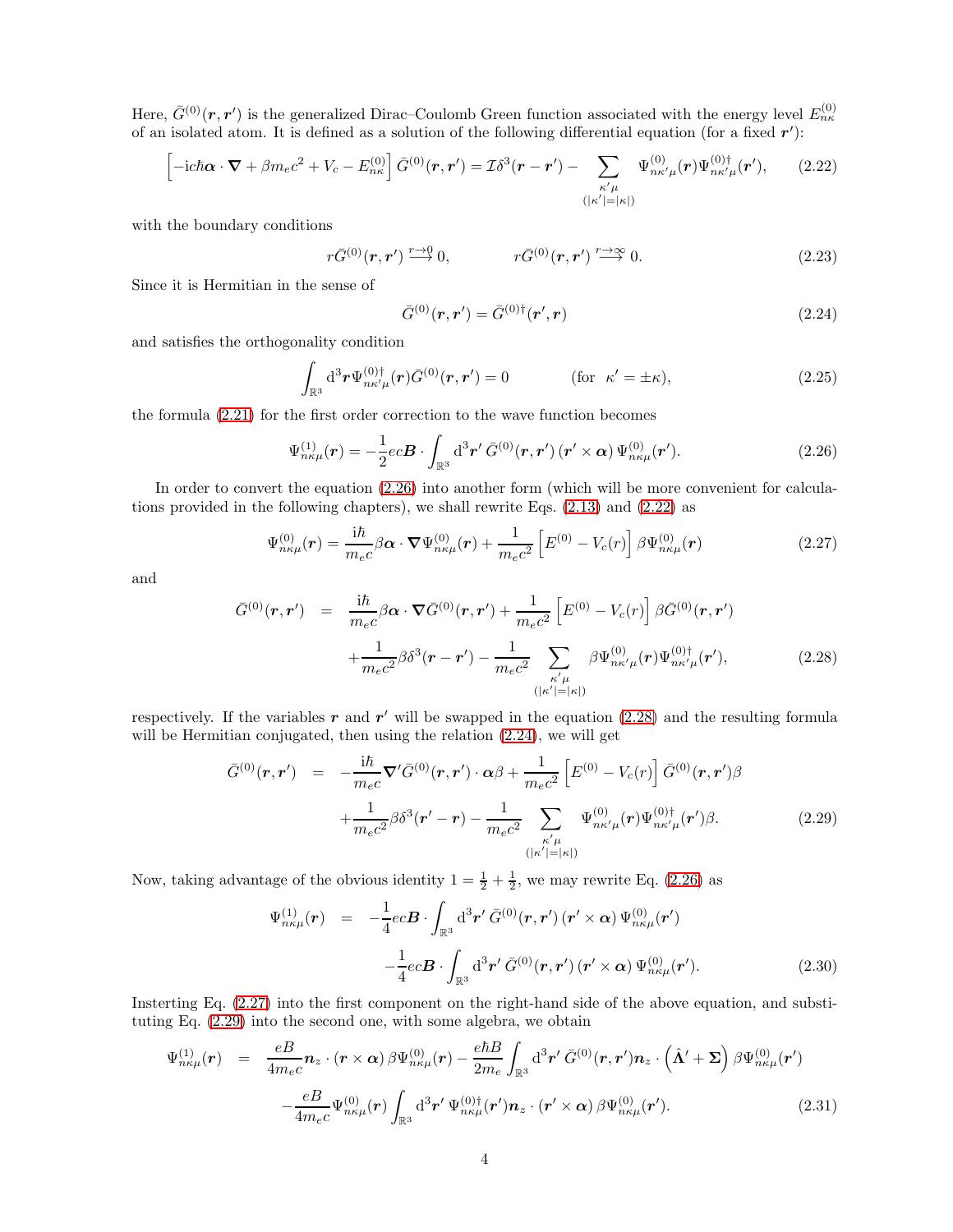Here,  $\Sigma$  is the vector matrix

$$
\Sigma = \left(\begin{array}{cc} \sigma & 0\\ 0 & \sigma \end{array}\right),\tag{2.32}
$$

with  $\sigma$  being a vector composed of Pauli matrices, while

$$
\hat{\Lambda}' = -i r' \times \nabla. \tag{2.33}
$$

In the rest of this paper, for readability, we shall omit all the subscripts at  $\Psi_{n\kappa\mu}^{(0)}$  and  $\Psi_{n\kappa\mu}^{(1)}$ .

## 3 Gordon decomposition of the induced current density

The process of decomposing of the atomic magnetizability into diamagnetic and paramagnetic parts, which is the main goal of the present work, requires finding the analogous components of the induced current density first. Thus, in this section, following by ideas of Pyper [\[10](#page-17-5)[–14\]](#page-17-6) and Szmytkowski [\[9\]](#page-16-6), we shall provide the Gordon decomposition of  $j^{(1)}(r)$  into the following sum:

<span id="page-4-6"></span>
$$
\boldsymbol{j}^{(1)}(\boldsymbol{r}) = \boldsymbol{j}_d^{(1)}(\boldsymbol{r}) + \boldsymbol{j}_p^{(1)}(\boldsymbol{r}),\tag{3.1}
$$

where  $\boldsymbol{j}_d^{(1)}$  $d_d^{(1)}(\mathbf{r})$  and  $\mathbf{j}_p^{(1)}(\mathbf{r})$  we define as the diamagnetic and paramagnetic contributions to the induced current density, respectively.

In the case under consideration when the system is the relativistic hydrogenlike atom in the static, uniform, and weak magnetic field, characterized briefly in the preceding section, the current density is given by

<span id="page-4-0"></span>
$$
\mathbf{j}(r) = -ec\Psi^{\dagger}(r)\alpha\Psi(r),\tag{3.2}
$$

provided the wave function  $\Psi(r)$  is normalized to unity:

$$
\int_{\mathbb{R}^3} d^3 r \, \Psi^{\dagger}(r) \Psi(r) = 1. \tag{3.3}
$$

Equations  $(3.2)$  and  $(2.15)$ , together with the orthogonality constraint  $(2.19)$ , imply that to the first order in the perturbing magnetic field the current  $j(r)$  can be approximated as

$$
j(r) \simeq j^{(0)}(r) + j^{(1)}(r), \tag{3.4}
$$

where  $j^{(0)}(r)$  and  $j^{(1)}(r)$  are the unperturbed and the first-order induced current distributions, respectively. In analogous to Eq. [\(3.2\)](#page-4-0), we may write

<span id="page-4-1"></span>
$$
\mathbf{j}^{(0)}(\mathbf{r}) = -ec\Psi^{(0)\dagger}(\mathbf{r})\alpha\Psi^{(0)}(\mathbf{r}).
$$
\n(3.5)

The expressions for the current densities in the states  $\Psi(\mathbf{r})$  and  $\Psi^{(0)}(\mathbf{r})$ , given by Eqs. [\(3.2\)](#page-4-0) and [\(3.5\)](#page-4-1), respectively, we shall rewrite as

<span id="page-4-2"></span>
$$
\mathbf{j}(\mathbf{r}) = -\frac{1}{2}ec\Psi^{\dagger}(\mathbf{r})\alpha\Psi(\mathbf{r}) - \frac{1}{2}ec\Psi^{\dagger}(\mathbf{r})\alpha\Psi(\mathbf{r})
$$
\n(3.6)

and

<span id="page-4-3"></span>
$$
\boldsymbol{j}^{(0)}(\boldsymbol{r}) = -\frac{1}{2}ec\Psi^{(0)\dagger}(\boldsymbol{r})\boldsymbol{\alpha}\Psi^{(0)}(\boldsymbol{r}) - \frac{1}{2}ec\Psi^{(0)\dagger}(\boldsymbol{r})\boldsymbol{\alpha}\Psi^{(0)}(\boldsymbol{r}). \tag{3.7}
$$

To continue the Gordon decomposition we will need the equations [\(2.9\)](#page-2-0) and [\(2.13\)](#page-2-3) rewritten in the following forms:

<span id="page-4-4"></span>
$$
\Psi(\mathbf{r}) = \frac{i\hbar}{m_e c} \beta \alpha \cdot \nabla \Psi(\mathbf{r}) - \frac{e}{m_e c} \beta \alpha \cdot \mathbf{A}(\mathbf{r}) \Psi(\mathbf{r}) + \frac{1}{m_e c^2} \left[ E - V_c(r) \right] \beta \Psi(\mathbf{r}), \tag{3.8}
$$

<span id="page-4-5"></span>
$$
\Psi^{(0)}(\boldsymbol{r}) = \frac{i\hbar}{m_e c} \beta \boldsymbol{\alpha} \cdot \boldsymbol{\nabla} \Psi^{(0)}(\boldsymbol{r}) + \frac{1}{m_e c^2} \left[ E - V_c(r) \right] \beta \Psi^{(0)}(\boldsymbol{r}). \tag{3.9}
$$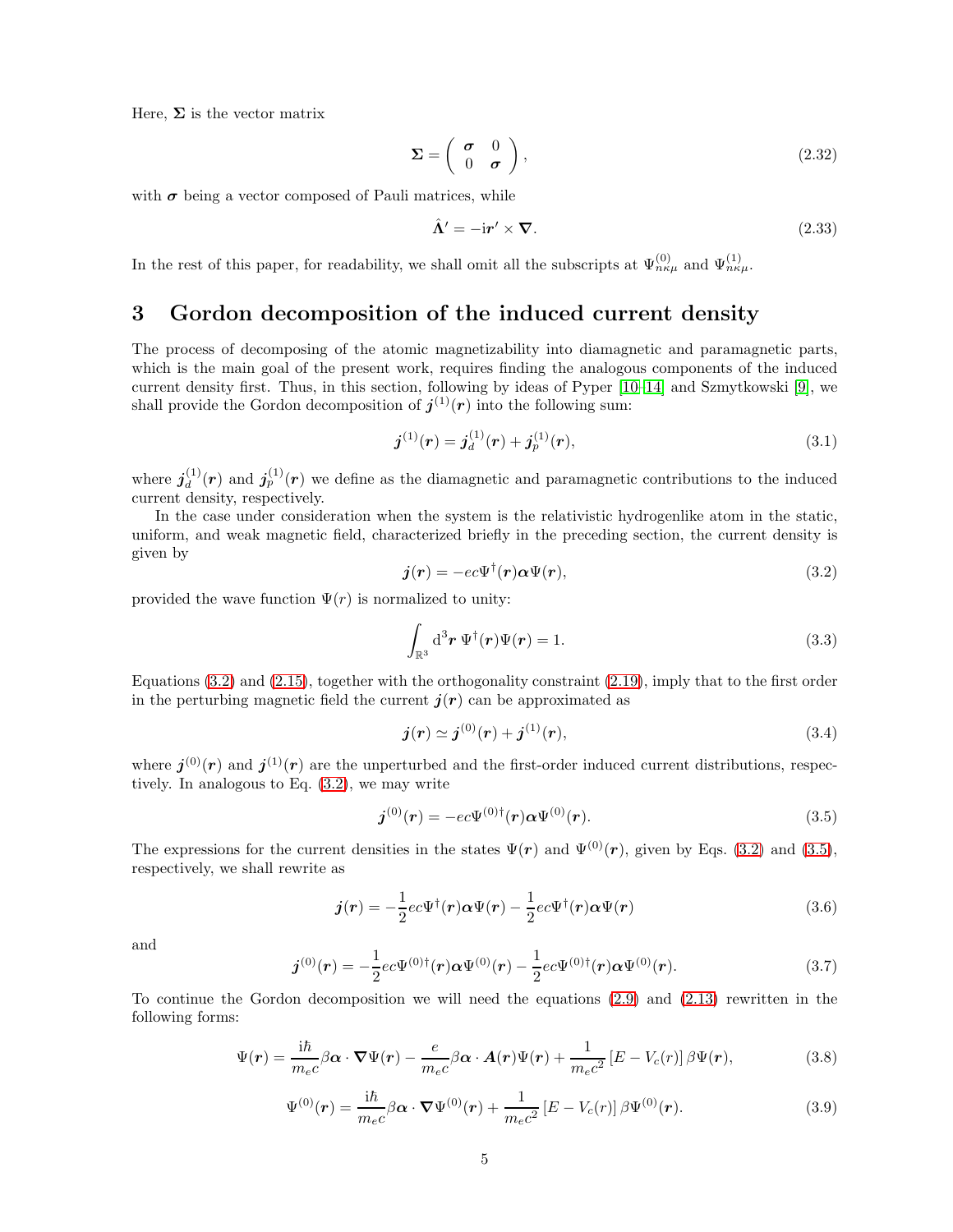Now, into the first terms on the right-hand sides of Eqs. [\(3.6\)](#page-4-2) and [\(3.7\)](#page-4-3) we insert the expressions [\(3.8\)](#page-4-4) and [\(3.9\)](#page-4-5), respectively, and to the second terms we shall substitute their Hermitean conjugates. Then, carrying out some matrix algebra, we obtain

<span id="page-5-1"></span>
$$
\boldsymbol{j}(\boldsymbol{r}) = -\frac{e\hbar}{2m_e} \boldsymbol{\nabla} \times \left[ \Psi^{\dagger}(\boldsymbol{r}) \beta \boldsymbol{\Sigma} \Psi(\boldsymbol{r}) \right] - \frac{e\hbar}{m_e} \operatorname{Im} \left[ \Psi^{\dagger}(\boldsymbol{r}) \beta \boldsymbol{\nabla} \Psi(\boldsymbol{r}) \right] - \frac{e^2}{m_e} \Psi^{\dagger}(\boldsymbol{r}) \beta \boldsymbol{A}(\boldsymbol{r}) \Psi(\boldsymbol{r}) \tag{3.10}
$$

and

<span id="page-5-0"></span>
$$
\boldsymbol{j}^{(0)}(\boldsymbol{r}) = -\frac{e\hbar}{2m_e} \boldsymbol{\nabla} \times \left[ \Psi^{(0)\dagger}(\boldsymbol{r}) \beta \boldsymbol{\Sigma} \Psi^{(0)}(\boldsymbol{r}) \right] - \frac{e\hbar}{m_e} \operatorname{Im} \left[ \Psi^{(0)\dagger}(\boldsymbol{r}) \beta \boldsymbol{\nabla} \Psi^{(0)}(\boldsymbol{r}) \right]. \tag{3.11}
$$

Finally, by subtracting Eq.  $(3.11)$  from  $(3.10)$  and using  $(2.15)$ , leaving only the terms at most first order, we obtain  $j^{(1)}(r)$  in the from of Eq. [\(3.1\)](#page-4-6), with the following components:

<span id="page-5-2"></span>
$$
\boldsymbol{j}_d^{(1)}(\boldsymbol{r}) = -\frac{e^2}{m_e} \Psi^{(0)\dagger}(\boldsymbol{r}) \beta \boldsymbol{A} \Psi^{(0)}(\boldsymbol{r}) \tag{3.12}
$$

and

<span id="page-5-5"></span>
$$
\boldsymbol{j}_{p}^{(1)}(\boldsymbol{r}) = -\frac{e\hbar}{m_{e}} \boldsymbol{\nabla} \times \text{Re}\left[\Psi^{(0)\dagger}(\boldsymbol{r})\beta \boldsymbol{\Sigma}\Psi^{(1)}(\boldsymbol{r})\right] - \frac{e\hbar}{m_{e}} \operatorname{Im}\left[\Psi^{(0)\dagger}(\boldsymbol{r})\beta \boldsymbol{\nabla}\Psi^{(1)}(\boldsymbol{r}) + \Psi^{(1)\dagger}(\boldsymbol{r})\beta \boldsymbol{\nabla}\Psi^{(0)}(\boldsymbol{r})\right].
$$
 (3.13)

# 4 Dia- and paramagnetic contributions to the magnetizability

The atomic magnetizability  $\chi$  is defined through the relationship

$$
\chi = \frac{\mu_0}{4\pi} \frac{\boldsymbol{m}^{(1)} \cdot \boldsymbol{B}}{B^2},\tag{4.1}
$$

where  $\mu_0$  is the permeability of vacuum, while

$$
\boldsymbol{m}^{(1)} = \frac{1}{2} \int_{\mathbb{R}^3} d^3 \boldsymbol{r} \, \boldsymbol{r} \times \boldsymbol{j}^{(1)}(\boldsymbol{r}) \tag{4.2}
$$

is an induced magnetic dipole moment of the atom. If the induced current density is taken in the form of Eq. [\(3.1\)](#page-4-6), then  $\mathbf{m}^{(1)}$  can be represented by the sum

$$
\mathbf{m}^{(1)} = \mathbf{m}_d^{(1)} + \mathbf{m}_p^{(1)},\tag{4.3}
$$

with the components

<span id="page-5-3"></span>
$$
\boldsymbol{m}_d^{(1)} = \frac{1}{2} \int_{\mathbb{R}^3} d^3 \boldsymbol{r} \, \boldsymbol{r} \times \boldsymbol{j}_d^{(1)}(\boldsymbol{r}) \tag{4.4}
$$

and

<span id="page-5-6"></span>
$$
\boldsymbol{m}_p^{(1)} = \frac{1}{2} \int_{\mathbb{R}^3} d^3 \boldsymbol{r} \, \boldsymbol{r} \times \boldsymbol{j}_p^{(1)}(\boldsymbol{r}). \tag{4.5}
$$

Consequently, the magnetizability can be divided as follows:

<span id="page-5-7"></span>
$$
\chi = \chi_d + \chi_p,\tag{4.6}
$$

where

<span id="page-5-4"></span>
$$
\chi_d = \frac{\mu_0}{4\pi} \frac{\mathbf{m}_d^{(1)} \cdot \mathbf{B}}{B^2} \quad \text{and} \quad \chi_p = \frac{\mu_0}{4\pi} \frac{\mathbf{m}_p^{(1)} \cdot \mathbf{B}}{B^2}.
$$
 (4.7)

In this section, we shall find the explicit expressions for the diamagnetic  $(\chi_d)$  and paramagnetic  $(\chi_p)$ contributions to the magnetizability of Dirac one-electron atom being in the state characterized by the set of quantum numbers  $\{n, \kappa, \mu\}.$ 

To begin with the diamagnetic part, we shall insert the formulas from [\(2.11\)](#page-2-6) and [\(3.12\)](#page-5-2) into equation  $(4.4)$ , yielding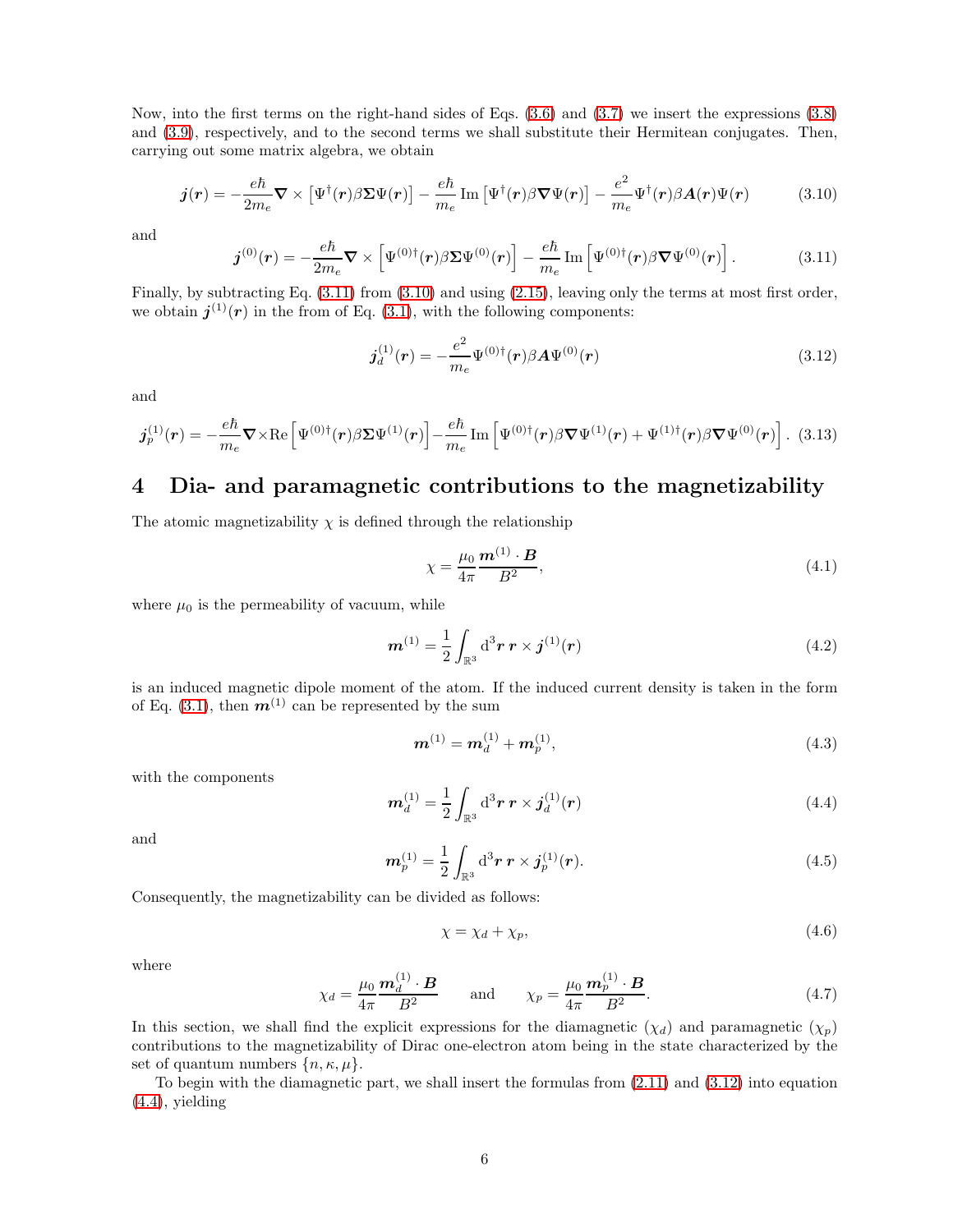$$
\boldsymbol{m}_d^{(1)} = -\frac{e^2 \boldsymbol{B}}{4m} \int_{\mathbb{R}^3} d^3 \boldsymbol{r} \, \Psi^{(0)\dagger}(\boldsymbol{r}) \boldsymbol{r} \times (\boldsymbol{n}_z \times \boldsymbol{r}) \, \beta \Psi^{(0)}(\boldsymbol{r}). \tag{4.8}
$$

Combining the above formula with the first of equations [\(4.7\)](#page-5-4), we arrive at

<span id="page-6-0"></span>
$$
\chi_d = -\frac{1}{4}\alpha^2 a_0 \int_{\mathbb{R}^3} d^3 \boldsymbol{r} \, \Psi^{(0)\dagger}(\boldsymbol{r}) \left(\boldsymbol{n}_z \times \boldsymbol{r}\right)^2 \beta \Psi^{(0)}(\boldsymbol{r}). \tag{4.9}
$$

Putting Eq.  $(2.4)$  into Eq.  $(4.9)$  and exploiting the relation  $[29, Eq. (3.1.1)]$ 

$$
(\boldsymbol{n}_{z} \cdot \boldsymbol{n}_{r}) \Omega_{\kappa\mu}(\boldsymbol{n}_{r}) = -\frac{2\mu}{4\kappa^{2}-1} \Omega_{-\kappa\mu}(\boldsymbol{n}_{r}) + \frac{\sqrt{(\kappa + \frac{1}{2})^{2} - \mu^{2}}}{|2\kappa + 1|} \Omega_{\kappa+1,\mu}(\boldsymbol{n}_{r}) + \frac{\sqrt{(\kappa - \frac{1}{2})^{2} - \mu^{2}}}{|2\kappa - 1|} \Omega_{\kappa-1,\mu}(\boldsymbol{n}_{r}), \tag{4.10}
$$

after performing the angular integration, we obtain

$$
\chi_d = -\frac{\alpha^2 a_0}{8} \frac{4\kappa^2 + 4\mu^2 - 1}{4\kappa^2 - 1} \int_0^\infty dr \, r^2 \left[ P_{n\kappa}^{(0)}(r) P_{n\kappa}^{(0)}(r) - Q_{n\kappa}^{(0)}(r) Q_{n\kappa}^{(0)}(r) \right]. \tag{4.11}
$$

To evaluate the radial integral we shall use equations  $(2.6)$ – $(2.7)$  and exploit the recurrence formula for the Laguerre polynomials [\[32,](#page-18-4) Eq. (8.971.5)]

<span id="page-6-1"></span>
$$
L_n^{(\beta)}(\rho) = L_n^{(\beta+1)}(\rho) - L_{n-1}^{(\beta+1)}(\rho)
$$
\n(4.12)

and the following orthogonality relation [\[32,](#page-18-4) Eq. (7.414.3)]:

<span id="page-6-2"></span>
$$
\int_0^\infty d\rho \,\rho^\beta e^{-\rho} L_m^{(\beta)}(\rho) L_n^{(\beta)}(\rho) = \frac{\Gamma(n+\beta+1)}{n!} \delta_{mn} \qquad [\text{Re}\,\beta > -1].\tag{4.13}
$$

Taking into account also Eq. [\(2.2\)](#page-1-4), after some rearrangements one gets

$$
\int_0^\infty \mathrm{d}r r^2 \left[ P_{n\kappa}^{(0)}(r) P_{n\kappa}^{(0)}(r) - Q_{n\kappa}^{(0)}(r) Q_{n\kappa}^{(0)}(r) \right] = \frac{a_0^2}{2Z^2} (n + \gamma_\kappa) \left[ N_{n\kappa} (5n^2 + 10n\gamma_\kappa + 2\gamma_\kappa^2 + 1) - 3\kappa (n + \gamma_\kappa) \right]. \tag{4.14}
$$

Thus, the diamagnetic part of the atomic magnetizability is

<span id="page-6-3"></span>
$$
\chi_d = -\frac{\alpha^2 a_0^3}{Z^2} \frac{4\kappa^2 + 4\mu^2 - 1}{16 \left(4\kappa^2 - 1\right)} \left(n + \gamma_\kappa\right) \left[N_{n\kappa} (5n^2 + 10n\gamma_\kappa + 2\gamma_\kappa^2 + 1) - 3\kappa (n + \gamma_\kappa)\right].\tag{4.15}
$$

For the ground state of the atom, i.e. when  $n = 0$ ,  $\kappa = -1$ ,  $\mu = \pm 1/2$  (and consequently  $N_{0,-1} = 1$ ), the above expression reduces to

$$
\chi_d^{\text{(ground)}} = -\frac{\alpha^2 a_0^3}{Z^2} \frac{\gamma_1(\gamma_1 + 1)(2\gamma_1 + 1)}{12},\tag{4.16}
$$

in agreement with the corresponding formula found by Szmytkowski in Ref. [\[23\]](#page-17-4).

Now, we will start deriving the expression for  $\chi_p$  by inserting formula from [\(3.13\)](#page-5-5) into equation [\(4.5\)](#page-5-6) and using the following relation:

$$
\int_{\mathbb{R}^3} d^3 \mathbf{r} \, \mathbf{r} \times [\nabla \times \mathbf{F}(\mathbf{r})] = 2 \int_{\mathbb{R}^3} d^3 \mathbf{r} \, \mathbf{F}(\mathbf{r}) \qquad \left( r^2 \mathbf{F}(\mathbf{r}) \stackrel{r \to \infty}{\longrightarrow} 0 \right). \tag{4.17}
$$

With some further algebra, we obtain the induced paramagnetic moment in the form

$$
\boldsymbol{m}_{p}^{(1)} = -\frac{e^{2}\hbar}{m} \operatorname{Re} \int_{\mathbb{R}^{3}} d^{3} \boldsymbol{r} \, \Psi^{(0)\dagger}(\boldsymbol{r}) \beta \left(\hat{\boldsymbol{\Lambda}} + \boldsymbol{\Sigma}\right) \beta \Psi^{(1)}(\boldsymbol{r}). \tag{4.18}
$$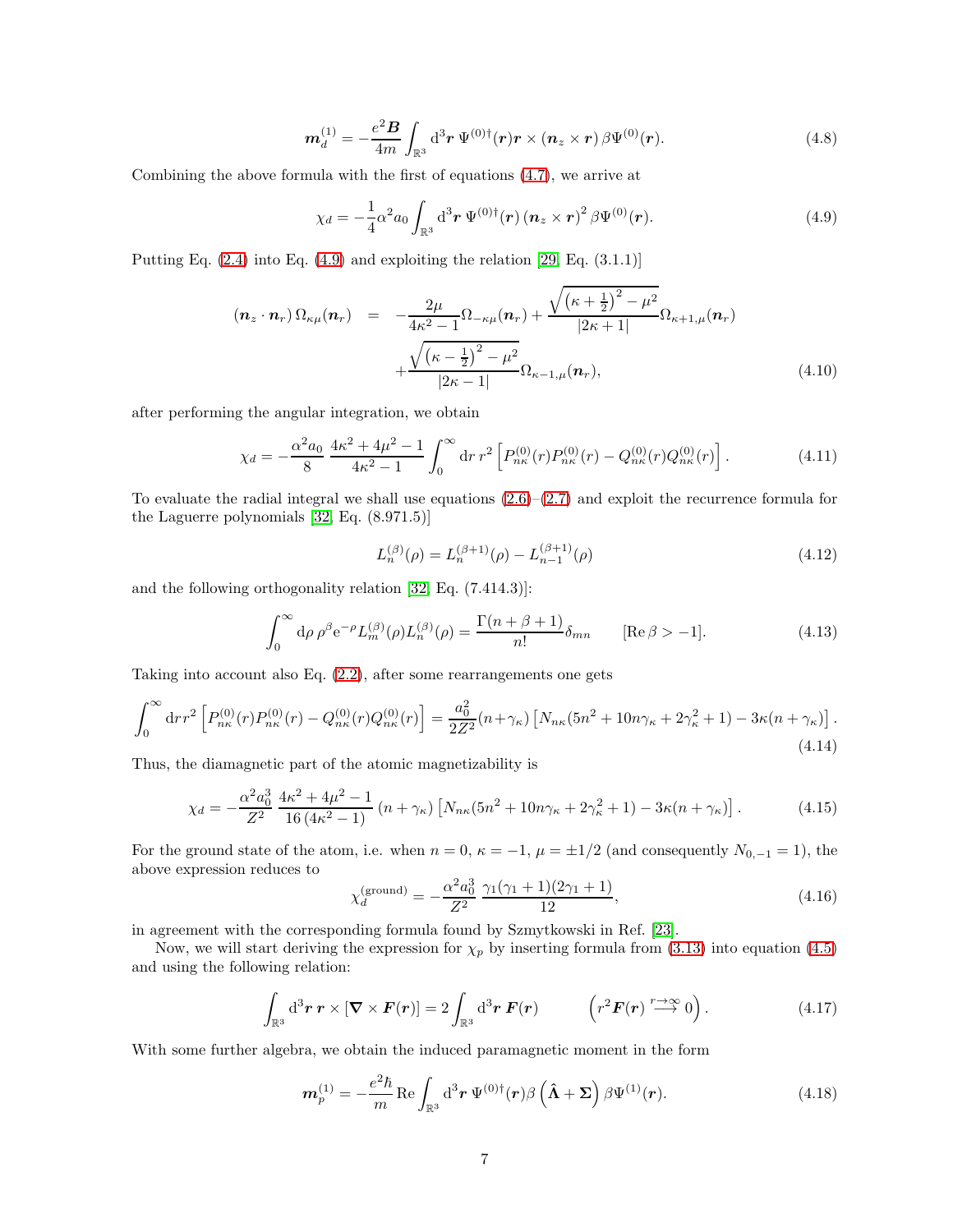On putting the expression [\(2.31\)](#page-3-6) for  $\Psi^{(1)}(r)$  into the above equation, then combining the resulting formula for  $m_p^{(1)}$  with the second of equations [\(4.7\)](#page-5-4), we arrive at

$$
\chi_p = \chi'_p + \chi''_p + \chi'''_p,\tag{4.19}
$$

with the constituents

<span id="page-7-2"></span>
$$
\chi_p' = \frac{\alpha^4 a_0^3 m_e c^2}{2} \int_{\mathbb{R}^3} d^3 \boldsymbol{r} \int_{\mathbb{R}^3} d^3 \boldsymbol{r}' \, \Psi^{(0)\dagger}(\boldsymbol{r}) \boldsymbol{n}_z \cdot (\hat{\boldsymbol{\Lambda}} + \boldsymbol{\Sigma}) \, \beta \bar{G}^{(0)}(\boldsymbol{r}, \boldsymbol{r}') \beta \boldsymbol{n}_z \cdot (\hat{\boldsymbol{\Lambda}}' + \boldsymbol{\Sigma}) \, \Psi^{(0)}(\boldsymbol{r}'), \qquad (4.20)
$$

<span id="page-7-1"></span>
$$
\chi_p'' = \frac{\alpha^3 a_0^2}{4} \operatorname{Re} \int_{\mathbb{R}^3} d^3 r \, \Psi^{(0)\dagger}(r) n_z \cdot (\hat{\mathbf{\Lambda}} + \Sigma) \, n_z \cdot (r \times \alpha) \, \Psi^{(0)}(r), \tag{4.21}
$$

<span id="page-7-0"></span>
$$
\chi_{p}''' = \frac{\alpha^{3} a_{0}^{2}}{4} \operatorname{Re} \left\{ \int_{\mathbb{R}^{3}} d^{3} \boldsymbol{r} \, \Psi^{(0)\dagger}(\boldsymbol{r}) \boldsymbol{n}_{z} \cdot \left( \boldsymbol{\hat{\Lambda}} + \boldsymbol{\Sigma} \right) \beta \Psi^{(0)\dagger}(\boldsymbol{r}) \int_{\mathbb{R}^{3}} d^{3} \boldsymbol{r}' \, \Psi^{(0)\dagger}(\boldsymbol{r}') \boldsymbol{n}_{z} \cdot (\boldsymbol{r}' \times \boldsymbol{\alpha}) \beta \Psi^{(0)}(\boldsymbol{r}') \right\}.
$$
\n(4.22)

The expression in curly brackets on the right-hand side of Eq. [\(4.22\)](#page-7-0) is purely imaginary because the operator  $n_z \cdot (\hat{\Lambda} + \Sigma)$  is Hermitean, while the operator  $n_z \cdot (r \times \alpha)$   $\beta$  is anti-Hermitean. Consequently,  $\chi_p^{\prime\prime\prime}=0$  and thus

<span id="page-7-5"></span>
$$
\chi_p = \chi'_p + \chi''_p. \tag{4.23}
$$

To derive the formula for  $\chi_p''$ , we shall substitute Eq. [\(2.4\)](#page-1-1) into Eq. [\(4.21\)](#page-7-1) and exploite the following relations [\[29,](#page-18-1) Eqs. (3.1.4), (3.1.6) and (3.2.1), respectively]:

<span id="page-7-3"></span>
$$
\left(\boldsymbol{n}_{z}\cdot\boldsymbol{\sigma}\right)\Omega_{\kappa\mu}(\boldsymbol{n}_{r})=-\frac{2\mu}{2\kappa+1}\Omega_{\kappa\mu}(\boldsymbol{n}_{r})-2\frac{\sqrt{\left(\kappa+\frac{1}{2}\right)^{2}-\mu^{2}}}{|2\kappa+1|}\Omega_{-\kappa-1,\mu}(\boldsymbol{n}_{r}),\tag{4.24}
$$

$$
\mathbf{n}_{z} \cdot (\mathbf{n}_{r} \times \boldsymbol{\sigma}) \, \Omega_{\kappa\mu}(\mathbf{n}_{r}) = \mathbf{i} \frac{4\mu\kappa}{4\kappa^{2} - 1} \Omega_{-\kappa\mu}(\mathbf{n}_{r}) + \mathbf{i} \frac{\sqrt{(\kappa + \frac{1}{2})^{2} - \mu^{2}}}{|2\kappa + 1|} \Omega_{\kappa + 1, \mu}(\mathbf{n}_{r}) - \mathbf{i} \frac{\sqrt{(\kappa - \frac{1}{2})^{2} - \mu^{2}}}{|2\kappa - 1|} \Omega_{\kappa - 1, \mu}(\mathbf{n}_{r}) \tag{4.25}
$$

and

<span id="page-7-4"></span>
$$
\left(\boldsymbol{n}_{z}\cdot\hat{\boldsymbol{\Lambda}}\right)\Omega_{\kappa\mu}(\boldsymbol{n}_{r})=\frac{2\mu(\kappa+1)}{2\kappa+1}\Omega_{\kappa\mu}(\boldsymbol{n}_{r})+\frac{\sqrt{\left(\kappa+\frac{1}{2}\right)^{2}-\mu^{2}}}{|2\kappa+1|}\Omega_{-\kappa-1,\mu}(\boldsymbol{n}_{r}).
$$
\n(4.26)

This yields

$$
\chi_p'' = \alpha^3 a_0^2 \frac{2\kappa \mu^2}{4\kappa^2 - 1} \int_0^\infty dr \, r P_{n\kappa}^{(0)}(r) Q_{n\kappa}^{(0)}(r). \tag{4.27}
$$

The radial integral appearing above may be easily found with the use of Eqs.  $(2.6)-(2.7)$  $(2.6)-(2.7)$  and  $(4.12)-(4.13)$  $(4.12)-(4.13)$ , with the result

$$
\int_0^\infty dr \, r P_{n\kappa}^{(0)}(r) Q_{n\kappa}^{(0)}(r) = \frac{\alpha a_0}{4} \, \frac{2\kappa (n + \gamma_\kappa) - N_{n\kappa}}{N_{n\kappa}}.\tag{4.28}
$$

Consequently, we arrive at

<span id="page-7-6"></span>
$$
\chi_p'' = \frac{\alpha^2 a_0^3}{Z^2} \frac{\kappa(\kappa^2 - \mu^2)\mu^2}{4\kappa^2 - 1} \frac{2\kappa(n + \gamma_\kappa) - N_{n\kappa}}{2N_{n\kappa}}.\tag{4.29}
$$

Now, let us start to evaluate the expression for the remaining component of the paramagnetic part of the magnetizability, i.e.  $\chi'_p$ . At first, we shall insert Eq. [\(2.4\)](#page-1-1) and the following partial-wave expansion of the generalized Dirac–Coulomb Green function:

$$
\bar{G}^{(0)}(r,r') = \frac{1}{\alpha^2 a_0 m c^2} \sum_{\substack{\kappa' = -\infty \\ (\kappa' \neq 0)}}^{\infty} \sum_{\substack{\kappa' = -\infty \\ (\kappa' \neq 0)}}^{\lvert \kappa' \rvert - 1/2} \frac{1}{rr'} \times \left( \begin{array}{cc} \bar{g}_{(+) \kappa'}^{(0)}(r,r') \Omega_{\kappa' \mu'}(n_r) \Omega_{\kappa' \mu'}^{\dagger}(n_r') & -i \bar{g}_{(+) \kappa'}^{(0)}(r,r') \Omega_{\kappa' \mu'}(n_r) \Omega_{\kappa' \mu'}^{\dagger}(n_r') \\ i \bar{g}_{(+) \kappa'}^{(0)}(r,r') \Omega_{-\kappa' \mu'}(n_r) \Omega_{\kappa' \mu'}^{\dagger}(n_r') & \bar{g}_{(+) \kappa'}^{(0)}(r,r') \Omega_{-\kappa' \mu'}(n_r) \Omega_{-\kappa' \mu'}^{\dagger}(n_r') \end{array} \right) \tag{4.30}
$$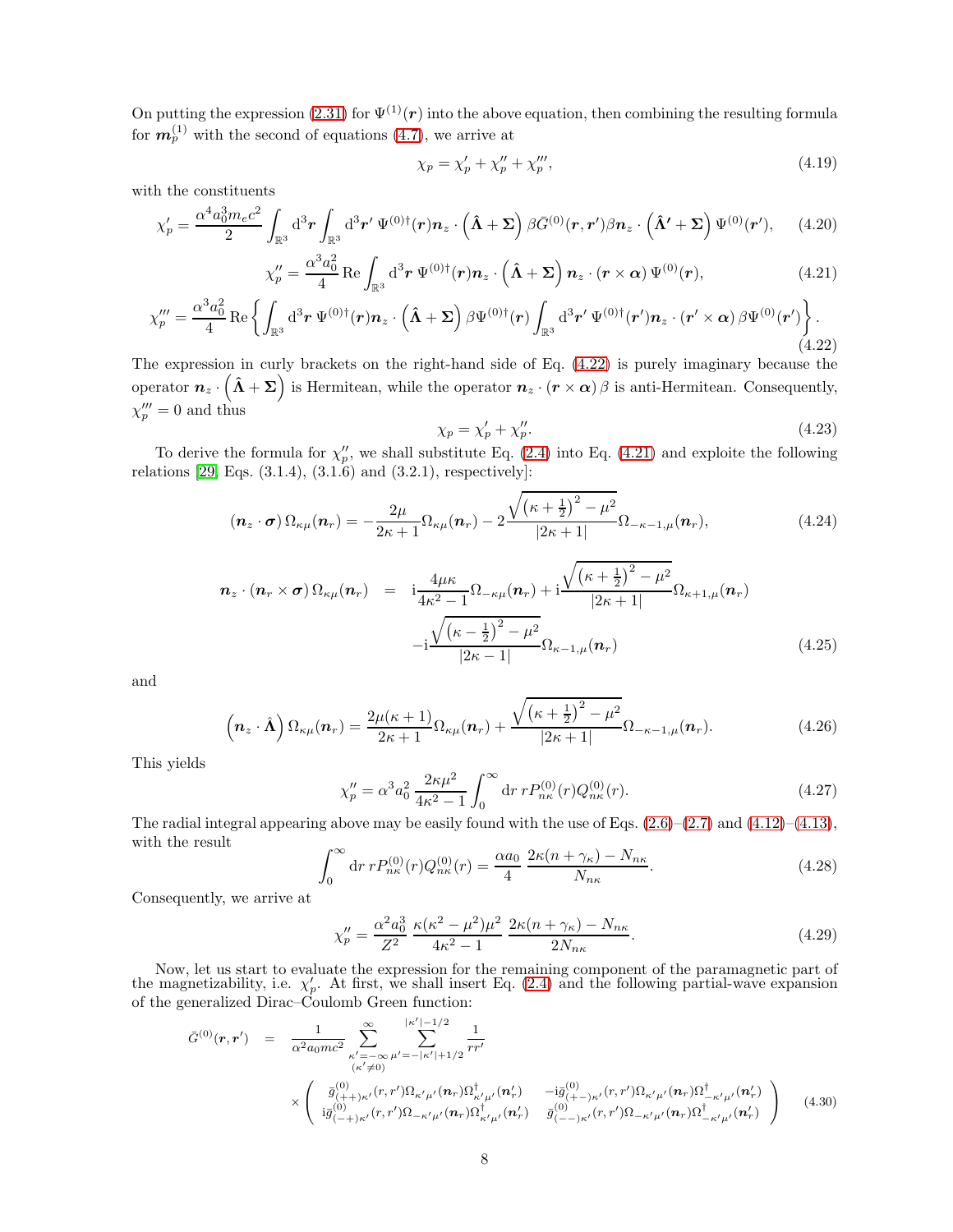into the formula given in Eq. [\(4.20\)](#page-7-2). Then utilizing Eqs. [\(4.24\)](#page-7-3) and [\(4.26\)](#page-7-4), taking into account also the orthogonality relation for the spherical spinors

$$
\oint_{4\pi} d^2 \mathbf{n}_r \, \Omega_{\kappa\mu}^\dagger(\mathbf{n}_r) \Omega_{\kappa'\mu'}(\mathbf{n}_r) = \delta_{\kappa\kappa'} \delta_{\mu\mu'} \tag{4.31}
$$

to carry out the angular integrals, we obtain

<span id="page-8-6"></span>
$$
\chi_p' = \chi_{p,\kappa}' + \chi_{p,-\kappa-1}' + \chi_{p,-\kappa+1}',\tag{4.32}
$$

where we have defined

<span id="page-8-2"></span>
$$
\chi_{p,\kappa}' = \alpha^2 a_0^2 \cdot 2\kappa^2 \mu^2 \int_0^\infty dr \int_0^\infty dr' \left( \frac{-1}{2\kappa + 1} P_{n\kappa}^{(0)}(r) - \frac{1}{2\kappa - 1} Q_{n\kappa}^{(0)}(r) \right) \bar{\mathsf{G}}_{\kappa}^{(0)}(r, r') \left( \frac{-1}{2\kappa + 1} P_{n\kappa}^{(0)}(r') \right), \tag{4.33}
$$

<span id="page-8-3"></span>
$$
\chi'_{p,-\kappa-1} = \frac{\alpha^2 a_0^2}{8} \left( 1 - \frac{4\mu^2}{(2\kappa + 1)^2} \right) \int_0^\infty dr \int_0^\infty dr' \left( P_{n\kappa}^{(0)}(r) - 0 \right) \bar{\mathsf{G}}_{-\kappa-1}^{(0)}(r, r') \left( P_{n\kappa}^{(0)}(r') - 0 \right) \tag{4.34}
$$

and

<span id="page-8-4"></span>
$$
\chi_{p,-\kappa+1}' = \frac{\alpha^2 a_0^2}{8} \left( 1 - \frac{4\mu^2}{(2\kappa - 1)^2} \right) \int_0^\infty dr \int_0^\infty dr' \left( 0 \ Q_{n\kappa}^{(0)}(r) \right) \bar{\mathsf{G}}_{-\kappa+1}^{(0)}(r, r') \left( \begin{array}{c} 0 \\ Q_{n\kappa}^{(0)}(r') \end{array} \right). \tag{4.35}
$$

In the last three equations

$$
\bar{\mathsf{G}}_{\kappa'}^{(0)}(r,r') = \begin{pmatrix} \bar{g}_{(+) \kappa'}^{(0)}(r,r') & \bar{g}_{(+) \kappa'}^{(0)}(r,r')\\ \bar{g}_{(+) \kappa'}^{(0)}(r,r') & \bar{g}_{(+) \kappa'}^{(0)}(r,r') \end{pmatrix}
$$
(4.36)

is the generalized radial Dirac–Coulomb Green function associated with the combined total angular momentum and parity quantum number  $\kappa'$ . Its Sturmian expansions, which we shall use in further calculations, are [\[16\]](#page-17-1):

<span id="page-8-0"></span>
$$
\bar{\mathsf{G}}_{\kappa'}^{(0)}(r,r') = \sum_{n'=-\infty}^{\infty} \frac{1}{\mu_{n'\kappa'}^{(0)} - 1} \left( \begin{array}{c} S_{n'\kappa'}^{(0)}(r) \\ T_{n'\kappa'}^{(0)}(r) \end{array} \right) \left( \begin{array}{cc} \mu_{n'\kappa'}^{(0)} S_{n'\kappa'}^{(0)}(r') & T_{n'\kappa'}^{(0)}(r') \end{array} \right) \qquad \text{[for} \quad \kappa' \neq \kappa \text{]} \tag{4.37}
$$

and

<span id="page-8-1"></span>
$$
\bar{G}_{\kappa}^{(0)}(r,r') = \sum_{\substack{n'=-\infty \\ (n'\neq n)}}^{\infty} \frac{1}{\mu_{n'\kappa}^{(0)} - 1} \begin{pmatrix} S_{n'\kappa}^{(0)}(r) \\ T_{n'\kappa}^{(0)}(r) \end{pmatrix} \begin{pmatrix} \mu_{n'\kappa}^{(0)} S_{n'\kappa}^{(0)}(r') & T_{n'\kappa}^{(0)}(r') \end{pmatrix} \newline + \begin{pmatrix} S_{n\kappa}^{(0)}(r) \\ T_{n\kappa}^{(0)}(r) \end{pmatrix} \begin{pmatrix} J_{n\kappa}^{(0)}(r') & K_{n\kappa}^{(0)}(r') \end{pmatrix} + \begin{pmatrix} I_{n\kappa}^{(0)}(r) \\ K_{n\kappa}^{(0)}(r) \end{pmatrix} \begin{pmatrix} S_{n\kappa}^{(0)}(r) \\ K_{n\kappa}^{(0)}(r) \end{pmatrix} \newline + \begin{pmatrix} \epsilon_{n\kappa} - \frac{1}{2} \end{pmatrix} \begin{pmatrix} S_{n\kappa}^{(0)}(r) \\ T_{n\kappa}^{(0)}(r) \end{pmatrix} \begin{pmatrix} S_{n\kappa}^{(0)}(r') & T_{n\kappa}^{(0)}(r') \end{pmatrix} \quad [\text{for } \kappa' \neq \kappa]. \tag{4.38}
$$

In Eqs. [\(4.37\)](#page-8-0)–[\(4.38\)](#page-8-1)

<span id="page-8-5"></span>
$$
S_{n'\kappa'}^{(0)}(r) = \sqrt{\frac{(1+\epsilon_{n\kappa})N_{n\kappa}(|n'| + 2\gamma_{\kappa'})|n'|!}{2ZN_{n'\kappa'}(N_{n'\kappa'} - \kappa')\Gamma(|n'| + 2\gamma_{\kappa'})} \left(\frac{2Zr}{a_0N_{n\kappa}}\right)^{\gamma_{\kappa'}} \exp\left(\frac{-Zr}{a_0N_{n\kappa}}\right) \times \left[L_{|n'|-1}^{(2\gamma_{\kappa'})}\left(\frac{2Zr}{a_0N_{n\kappa}}\right) + \frac{\kappa'-N_{n'\kappa'}}{|n'| + 2\gamma_{\kappa'}}L_{|n'|}^{(2\gamma_{\kappa'})}\left(\frac{2Zr}{a_0N_{n\kappa}}\right)\right]
$$
(4.39)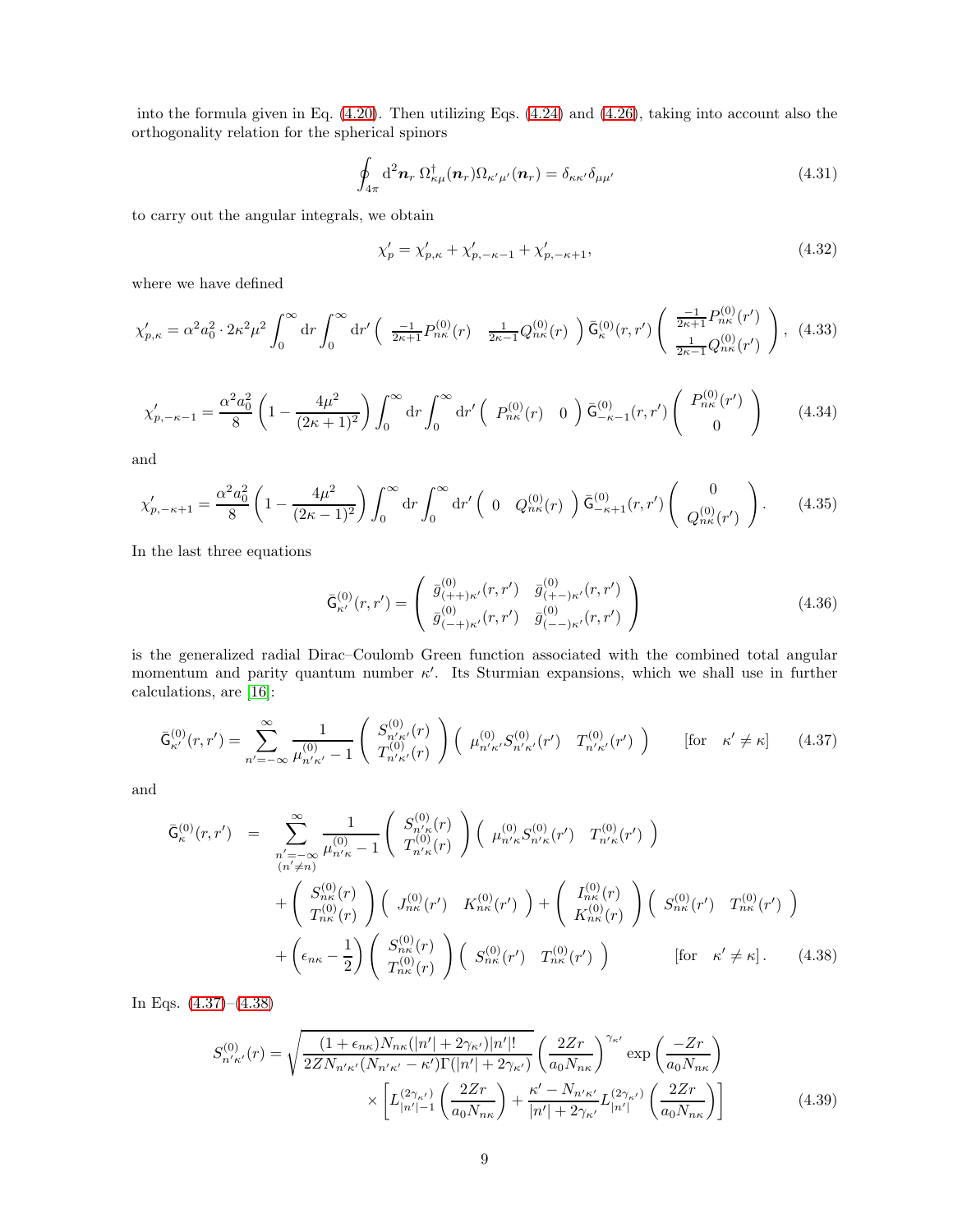and

<span id="page-9-5"></span>
$$
T_{n'\kappa'}^{(0)}(r) = \sqrt{\frac{(1 - \epsilon_{n\kappa})N_{n\kappa}(|n'| + 2\gamma_{\kappa'})|n'|!}{2ZN_{n'\kappa'}(N_{n'\kappa'} - \kappa')\Gamma(|n'| + 2\gamma_{\kappa'})} \left(\frac{2Zr}{a_0N_{n\kappa}}\right)^{\gamma_{\kappa'}} \exp\left(\frac{-Zr}{a_0N_{n\kappa}}\right)}
$$

$$
\times \left[L_{|n'|-1}^{(2\gamma_{\kappa'})}\left(\frac{2Zr}{a_0N_{n\kappa}}\right) - \frac{\kappa' - N_{n'\kappa'}}{|n'| + 2\gamma_{\kappa'}}L_{|n'|}^{(2\gamma_{\kappa'})}\left(\frac{2Zr}{a_0N_{n\kappa}}\right)\right]
$$
(4.40)

are the radial Dirac–Coulomb Sturmian functions associated with the hydrogenic discrete state energy level, and

<span id="page-9-1"></span>
$$
\mu_{n'\kappa'}^{(0)} = \frac{|n'| + \gamma_{\kappa'} + N_{n'\kappa'}}{n + \gamma_{\kappa} + N_{n\kappa}},\tag{4.41}
$$

with

<span id="page-9-0"></span>
$$
N_{n'\kappa'} = \pm \sqrt{(|n'| + \gamma_{\kappa'})^2 + (\alpha Z)^2} = \pm \sqrt{|n'| + 2|n'| \gamma_{\kappa'} + \kappa'^2}
$$
(4.42)

being a so-called apparent principal quantum number (it assumes the positive values if  $n' > 0$  and negative if  $n' < 0$ ; for  $n' = 0$ , in the definition [\(4.42\)](#page-9-0) one chooses the plus sign if  $\kappa' < 0$  and the minus sign if  $\kappa' > 0$ ). The functions  $I_{n\kappa}^{(0)}(r)$ ,  $J_{n\kappa}^{(0)}(r)$  and  $K_{n\kappa}^{(0)}(r)$  emerging in Eq. [\(4.38\)](#page-8-1), are defined as [\[16\]](#page-17-1)

<span id="page-9-2"></span>
$$
I_{n\kappa}^{(0)}(r) = \epsilon_{n\kappa} \left[ -\left(\kappa + \frac{1}{2\epsilon_{n\kappa}}\right) S_{n\kappa}^{(0)}(r) + r \left(\frac{mc(1+\epsilon_{n\kappa})}{\hbar} + \frac{\alpha Z}{r}\right) T_{n\kappa}^{(0)}(r) \right],
$$
(4.43)

$$
J_{n\kappa}^{(0)}(r) = \epsilon_{n\kappa} \left[ -\left(\kappa - \frac{1}{2\epsilon_{n\kappa}}\right) S_{n\kappa}^{(0)}(r) + r \left(\frac{mc(1+\epsilon_{n\kappa})}{\hbar} + \frac{\alpha Z}{r}\right) T_{n\kappa}^{(0)}(r) \right],
$$
(4.44)

<span id="page-9-3"></span>
$$
K_{n\kappa}^{(0)}(r) = \epsilon_{n\kappa} \left[ r \left( \frac{mc(1 - \epsilon_{n\kappa})}{\hbar} - \frac{\alpha Z}{r} \right) S_{n\kappa}^{(0)}(r) + \left( \kappa + \frac{1}{2\epsilon_{n\kappa}} \right) T_{n\kappa}^{(0)}(r) \right].
$$
 (4.45)

If we plug the expansion from Eq. [\(4.38\)](#page-8-1) to the right-hand side of formula in Eq. [\(4.33\)](#page-8-2), then  $\chi'_{p,\kappa}$ can be written as

<span id="page-9-4"></span>
$$
\chi'_{p,\kappa} = \alpha^2 a_0^2 \frac{2\kappa^2 \mu^2}{(4\kappa^2 - 1)^2} \left\{ R_{\kappa}^{(\infty)} + R_{\kappa}^{(a)} + R_{\kappa}^{(b)} + R_{\kappa}^{(c)} \right\},\tag{4.46}
$$

with the components

$$
R_{\kappa}^{(\infty)} = \sum_{\substack{n' = -\infty \\ (n' \neq n)}}^{\infty} \frac{1}{\mu_{n'\kappa}^{(0)} - 1} \int_{0}^{\infty} dr \left[ (2\kappa - 1) P_{n\kappa}^{(0)}(r) S_{n'\kappa}^{(0)}(r) - (2\kappa + 1) Q_{n\kappa}^{(0)}(r) T_{n'\kappa}^{(0)}(r) \right] \times \int_{0}^{\infty} dr' \left[ (2\kappa - 1) \mu_{n'\kappa}^{(0)} P_{n\kappa}^{(0)}(r') S_{n'\kappa}^{(0)}(r') - (2\kappa + 1) Q_{n\kappa}^{(0)}(r') T_{n'\kappa}^{(0)}(r') \right],
$$
(4.47)

$$
R_{\kappa}^{(a)} = \left(\epsilon_{n\kappa} - \frac{1}{2}\right) \int_0^{\infty} dr \left[ (2\kappa - 1) P_{n\kappa}^{(0)}(r) S_{n\kappa}^{(0)}(r) - (2\kappa + 1) Q_{n\kappa}^{(0)}(r) T_{n\kappa}^{(0)}(r) \right] \times \int_0^{\infty} dr' \left[ (2\kappa - 1) P_{n\kappa}^{(0)}(r') S_{n\kappa}^{(0)}(r') - (2\kappa + 1) Q_{n\kappa}^{(0)}(r') T_{n\kappa}^{(0)}(r') \right],
$$
(4.48)

$$
R_{\kappa}^{(b)} = \int_{0}^{\infty} dr \left[ (2\kappa - 1) P_{n\kappa}^{(0)}(r) I_{n\kappa}^{(0)}(r) - (2\kappa + 1) Q_{n\kappa}^{(0)}(r) K_{n\kappa}^{(0)}(r) \right] \times \int_{0}^{\infty} dr' \left[ (2\kappa - 1) P_{n\kappa}^{(0)}(r') S_{n\kappa}^{(0)}(r') - (2\kappa + 1) Q_{n\kappa}^{(0)}(r') T_{n\kappa}^{(0)}(r') \right],
$$
\n(4.49)

$$
R_{\kappa}^{(c)} = \int_0^{\infty} dr \left[ (2\kappa - 1) P_{n\kappa}^{(0)}(r) S_{n\kappa}^{(0)}(r) - (2\kappa + 1) Q_{n\kappa}^{(0)}(r) T_{n\kappa}^{(0)}(r) \right]
$$
  
 
$$
\times \int_0^{\infty} dr' \left[ (2\kappa - 1) P_{n\kappa}^{(0)}(r') J_{n\kappa}^{(0)}(r') - (2\kappa + 1) Q_{n\kappa}^{(0)}(r') K_{n\kappa}^{(0)}(r') \right].
$$
 (4.50)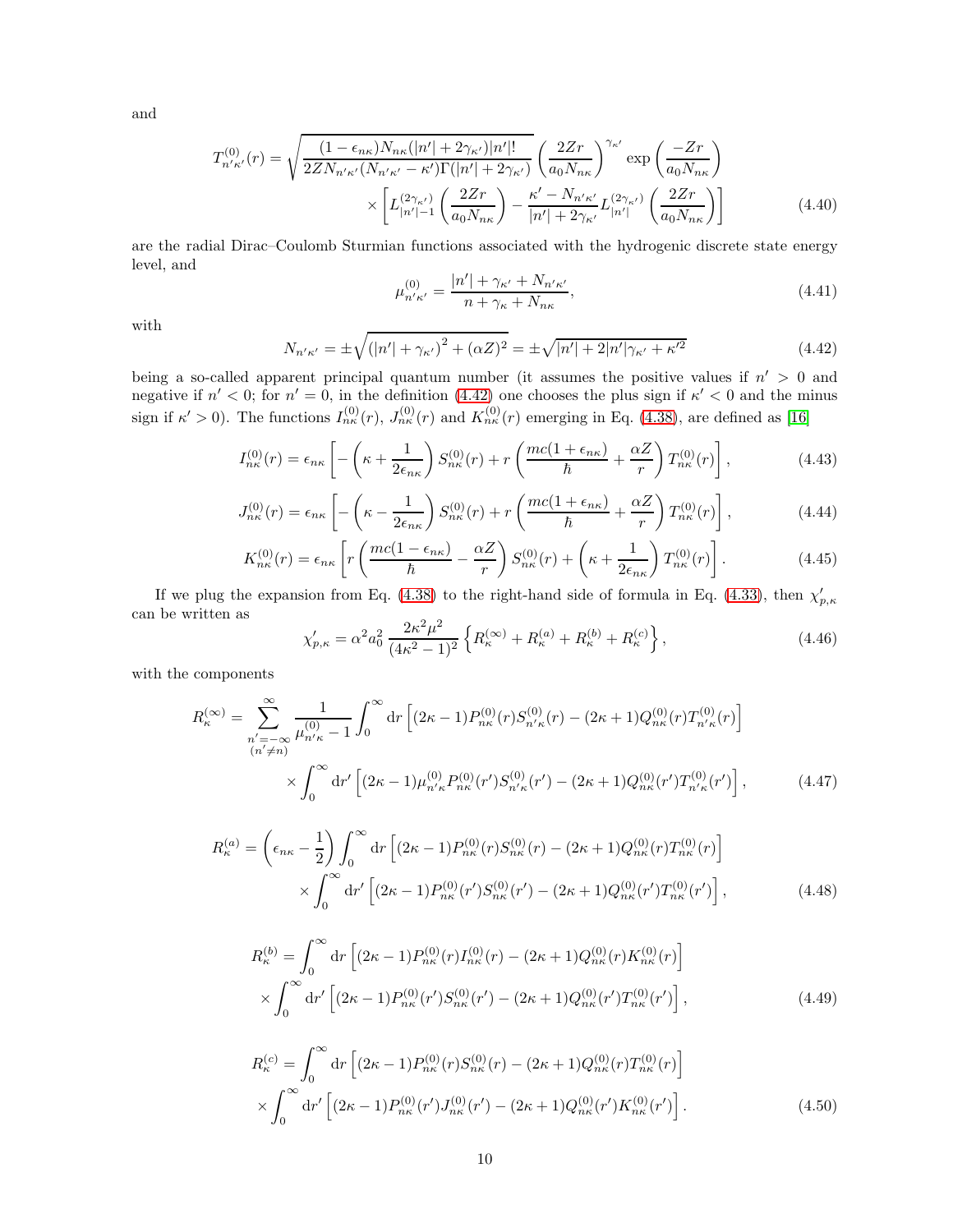Exploiting Eqs.  $(4.41)$ ,  $(4.43)$ – $(4.45)$  and the following relations:

$$
S_{n\kappa}^{(0)}(r) = \frac{\sqrt{a_0} N_{n\kappa}}{Z} P_{n\kappa}^{(0)}(r),
$$
\n(4.51a)

$$
T_{n\kappa}^{(0)}(r) = \frac{\sqrt{a_0} N_{n\kappa}}{Z} Q_{n\kappa}^{(0)}(r),
$$
\n(4.51b)

after very tedious calculations, one can show that the sum of the four components in the curly brackets in Eq. [\(4.46\)](#page-9-4) vanishes, and consequently

<span id="page-10-5"></span>
$$
\chi_{p,\kappa}' = 0.\tag{4.52}
$$

To derive the expressions for  $\chi'_{p,-\kappa-1}$  and  $\chi'_{p,-\kappa+1}$ , we shall insert the series expansion [\(4.37\)](#page-8-0) into Eqs. [\(4.34\)](#page-8-3) and [\(4.35\)](#page-8-4), respectively. At this stage, we obtain

<span id="page-10-3"></span>
$$
\chi_{p,-\kappa+1}' = \frac{\alpha^2 a_0^2}{8} \left( 1 - \frac{4\mu^2}{(2\kappa - 1)^2} \right) R_{-\kappa+1} \tag{4.53}
$$

and

<span id="page-10-4"></span>
$$
\chi_{p,-\kappa-1}' = \frac{\alpha^2 a_0^2}{8} \left( 1 - \frac{4\mu^2}{(2\kappa + 1)^2} \right) R_{-\kappa-1},\tag{4.54}
$$

where we have defined

<span id="page-10-0"></span>
$$
R_{-\kappa+1} = \sum_{n' = -\infty}^{\infty} \frac{1}{\mu_{n'\kappa'}^{(0)} - 1} \left[ \int_0^{\infty} dr \, Q_{n\kappa}^{(0)}(r) T_{n'\kappa'}^{(0)}(r) \right]^2 \qquad [\kappa' = -\kappa + 1]
$$
 (4.55)

and

$$
R_{-\kappa-1} = \sum_{n'=-\infty}^{\infty} \frac{\mu_{n'\kappa'}}{\mu_{n'\kappa'}^{(0)}} \left[ \int_0^{\infty} dr \, P_{n\kappa}^{(0)}(r) S_{n'\kappa'}^{(0)}(r) \right]^2 \qquad [\kappa' = -\kappa - 1]. \tag{4.56}
$$

To tackle the radial integral from Eq.  $(4.55)$ , we exploit Eqs.  $(4.39)$ – $(4.40)$  and  $(2.6)$ – $(2.7)$ , with the Laguerre polynomials written in the form

$$
L_n^{(\beta)}(\rho) = \sum_{k=0}^n \frac{(-)^k}{k!} \left( n + \frac{\beta}{n-k} \right) \rho^k,
$$
\n(4.57)

and transform the integration variable according to  $x=2Zr/a_0N_{n\kappa},$  yielding

$$
\int_0^\infty dr \left[ Q_{n\kappa}^{(0)}(r) T_{n'\kappa'}^{(0)}(r) \right] = \xi (1 - \epsilon_{n\kappa}) \Gamma(n + 2\gamma_\kappa) \sum_{k=0}^n \frac{(-)^k}{k!} \frac{(n-k) + (N_{n\kappa} - \kappa)}{(n-k)! \Gamma(k + 2\gamma_\kappa + 1)} \times \int_0^\infty dx \, x^{\gamma_\kappa + \gamma_{\kappa'} + k} e^{-x} \left[ L_{|n'| - 1}^{(2\gamma_{\kappa'})}(x) + \frac{N_{n'\kappa'} - \kappa'}{|n'| + 2\gamma_{\kappa'}} L_{|n'|}^{(2\gamma_{\kappa'})}(x) \right],
$$
\n(4.58)

where

<span id="page-10-1"></span>
$$
\xi = \sqrt{\frac{a_0}{16Z^2} \frac{n!(n+2\gamma_{\kappa})|n'|!(|n'|+2\gamma_{\kappa'})N_{n\kappa}}{N_{n'\kappa'}(N_{n\kappa}-\kappa)(N_{n'\kappa'}-\kappa')\Gamma(n+2\gamma_{\kappa})\Gamma(|n'|+2\gamma_{\kappa'})}}.
$$
(4.59)

Making use of the formula [\[32,](#page-18-4) Eq. (7.414.11)]

$$
\int_0^\infty d\rho \,\rho^\gamma e^{-\rho} L_n^{(\beta)}(\rho) = \frac{\Gamma(\gamma + 1)\Gamma(n + \beta - \gamma)}{n!\Gamma(\beta - \gamma)} \qquad [\text{Re}(\gamma) > -1]
$$
\n(4.60)

and the relation [\(4.42\)](#page-9-0), after some further rearrangements, we arrive at

<span id="page-10-2"></span>
$$
\int_{0}^{\infty} dr \left[ Q_{n\kappa}^{(0)}(r) T_{n'\kappa'}^{(0)}(r) \right] = \frac{\xi (1 - \epsilon_{n\kappa}) \Gamma(n + 2\gamma_{\kappa})}{(|n'| - 1)! (N_{n'\kappa'} + \kappa')} \sum_{k=0}^{n} \frac{(-)^k}{k!} \frac{\Gamma(|n'| + \gamma_{\kappa'} - \gamma_{\kappa} - k - 1)}{(n - k)! \Gamma(k + 2\gamma_{\kappa} + 1)} \times \frac{\Gamma(\gamma_{\kappa} + \gamma_{\kappa'} + k + 1)}{\Gamma(\gamma_{\kappa'} - \gamma_{\kappa} - k)} [(n - k) + (N_{n\kappa} - \kappa)] [(N_{n'\kappa'} + \kappa') + (|n'| + \gamma_{\kappa'} - \gamma_{\kappa} - k - 1)]. \tag{4.61}
$$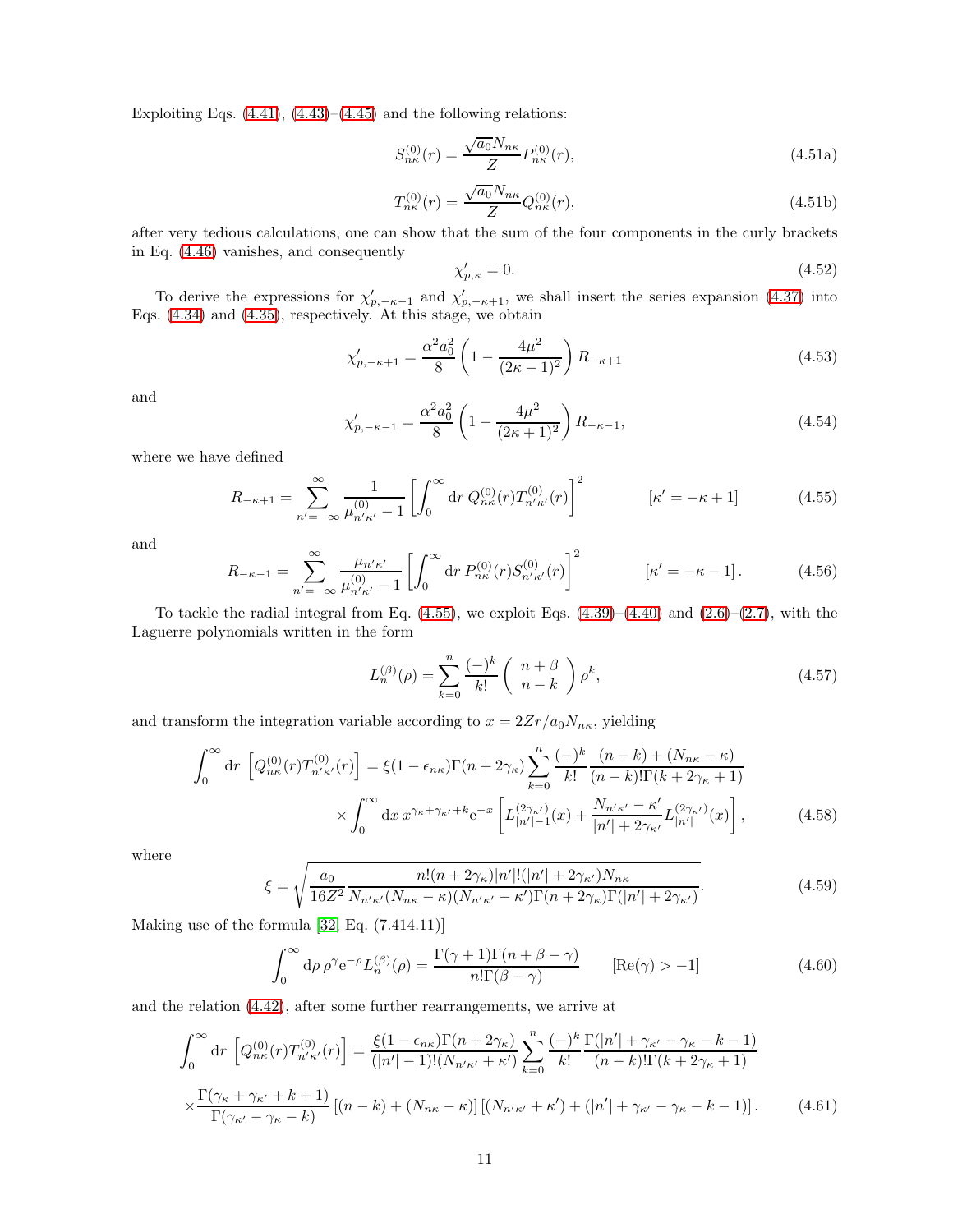Inserting Eqs. [\(4.41\)](#page-9-1), [\(4.59\)](#page-10-1) and [\(4.61\)](#page-10-2) into Eq. [\(4.55\)](#page-10-0), after some simplifications involving, among others, utilizing the trivial but useful identity

<span id="page-11-1"></span>
$$
\gamma_{\kappa'}^2 - \gamma_{\kappa}^2 = \kappa'^2 - \kappa^2,\tag{4.62}
$$

we obtain

<span id="page-11-0"></span>
$$
R_{-\kappa+1} = \frac{a_0}{Z^2} \frac{n! \Gamma(n + 2\gamma_{\kappa} + 1)(n + \gamma_{\kappa} - N_{n\kappa})^2}{32N_{n\kappa}(N_{n\kappa} - \kappa)} \sum_{k=0}^n \sum_{p=0}^n \frac{\mathcal{Z}_{n\kappa}^{(+)}(k)\mathcal{Z}_{n\kappa}^{(+)}(p)}{\Gamma(\gamma_{\kappa'} - \gamma_{\kappa} - k)\Gamma(\gamma_{\kappa'} - \gamma_{\kappa} - p)}
$$
  

$$
\times \sum_{n'=\infty}^{\infty} \frac{\kappa' - N_{n'\kappa'}}{N_{n'\kappa'}} \frac{\Gamma(|n'| + \gamma_{\kappa'} - \gamma_{\kappa} - k - 1)\Gamma(|n'| + \gamma_{\kappa'} - \gamma_{\kappa} - p - 1)}{|n'|!\Gamma(|n'| + 2\gamma_{\kappa'} + 1)(|n'| + \gamma_{\kappa'} - \gamma_{\kappa} - n)}
$$
  

$$
\times [(N_{n'\kappa'} + \kappa') + (|n'| + \gamma_{\kappa'} - \gamma_{\kappa} - k - 1)][(N_{n'\kappa'} + \kappa') + (|n'| + \gamma_{\kappa'} - \gamma_{\kappa} - p - 1)]
$$
  

$$
\times (|n'| + \gamma_{\kappa'} - n - \gamma_{\kappa} - N_{n\kappa} - N_{n'\kappa'}) \qquad [\kappa' = -\kappa + 1], \qquad (4.63)
$$

where

$$
\mathcal{Z}_{n\kappa}^{(\pm)}(k) = \frac{(-)^k}{k!(n-k)!} [(n-k) \pm (N_{n\kappa} - \kappa)] \frac{\Gamma(\gamma_{\kappa} + \gamma_{1\mp\kappa} + k + 1)}{\Gamma(k + 2\gamma_{\kappa} + 1)} \tag{4.64}
$$

and analogously for  $\mathcal{Z}_{n\kappa}^{(\pm)}(p)$ .

The expression in Eq. [\(4.63\)](#page-11-0) can be greatly simplified if in the series  $\sum_{n'=-\infty}^{\infty}(\ldots)$  one gathers together ingredients with the same absolute value of the summation index  $n'$ . By doing this, after much labor, with the use of Eqs.  $(4.42)$  and  $(4.62)$ , one finds that

<span id="page-11-2"></span>
$$
R_{-\kappa+1} = \frac{a_0}{Z^2} \frac{n! \Gamma(n+2\gamma_{\kappa}+1)(n+\gamma_{\kappa}-N_{n\kappa})^2}{16N_{n\kappa}(N_{n\kappa}-\kappa)} \sum_{k=0}^n \sum_{p=0}^n \frac{\mathcal{Z}_{n\kappa}^{(+)}(k)\mathcal{Z}_{n\kappa}^{(+)}(p)}{\Gamma(\gamma_{\kappa'}-\gamma_{\kappa}-p)}
$$
  
\n
$$
\times \sum_{n'=0}^{\infty} \frac{\Gamma(n'+\gamma_{\kappa'}-\gamma_{\kappa}-k-1)\Gamma(n'+\gamma_{\kappa'}-\gamma_{\kappa}-p-1)}{n'!\Gamma(n'+2\gamma_{\kappa'}+1)(n'+\gamma_{\kappa'}-\gamma_{\kappa}-n)}
$$
  
\n
$$
\times \left\{n'(n'+2\gamma_{\kappa'})(n'+\gamma_{\kappa'}-\gamma_{\kappa}-n) - (n'+\gamma_{\kappa'}-\gamma_{\kappa}-k-1)(n'+\gamma_{\kappa'}-\gamma_{\kappa}-p-1)(n'+\gamma_{\kappa'}-\gamma_{\kappa}-n) + (N_{n\kappa}-\kappa')(n'+\gamma_{\kappa'}-\gamma_{\kappa}-k-1)(n'+\gamma_{\kappa'}-\gamma_{\kappa}-p-1) + n'(n'+2\gamma_{\kappa'})[(n-k-1)+(n-p-1)+(N_{n\kappa}+\kappa')] \right\} \qquad [\kappa'=-\kappa+1]. \tag{4.65}
$$

Further simplifications can be achieved, if one notices that the sum of the two series  $\sum_{n'=0}^{\infty}$  (...) formed by using the first two terms in the curly braces on the right-hand side of the above equation, equals zero. Moreover, the other two series can be expressed in terms of the hypergeometric functions  ${}_{3}F_{2}$  of the unit argument, with the help of the following definition [\[33,](#page-18-5) [34\]](#page-18-6):

$$
{}_3F_2\left(\begin{array}{c} a_1, a_2, a_3 \\ b_1, b_2 \end{array}; 1\right) = \frac{\Gamma(b_1)\Gamma(b_2)}{\Gamma(a_1)\Gamma(a_2)\Gamma(a_3)} \sum_{n=0}^{\infty} \frac{\Gamma(a_1+n)\Gamma(a_2+n)\Gamma(a_3+n)}{n!\Gamma(b_1+n)\Gamma(b_2+n)}\n\left[\text{Re}\left(b_1+b_2-a_1-a_2-a_3\right) > 0\right].\n\tag{4.66}
$$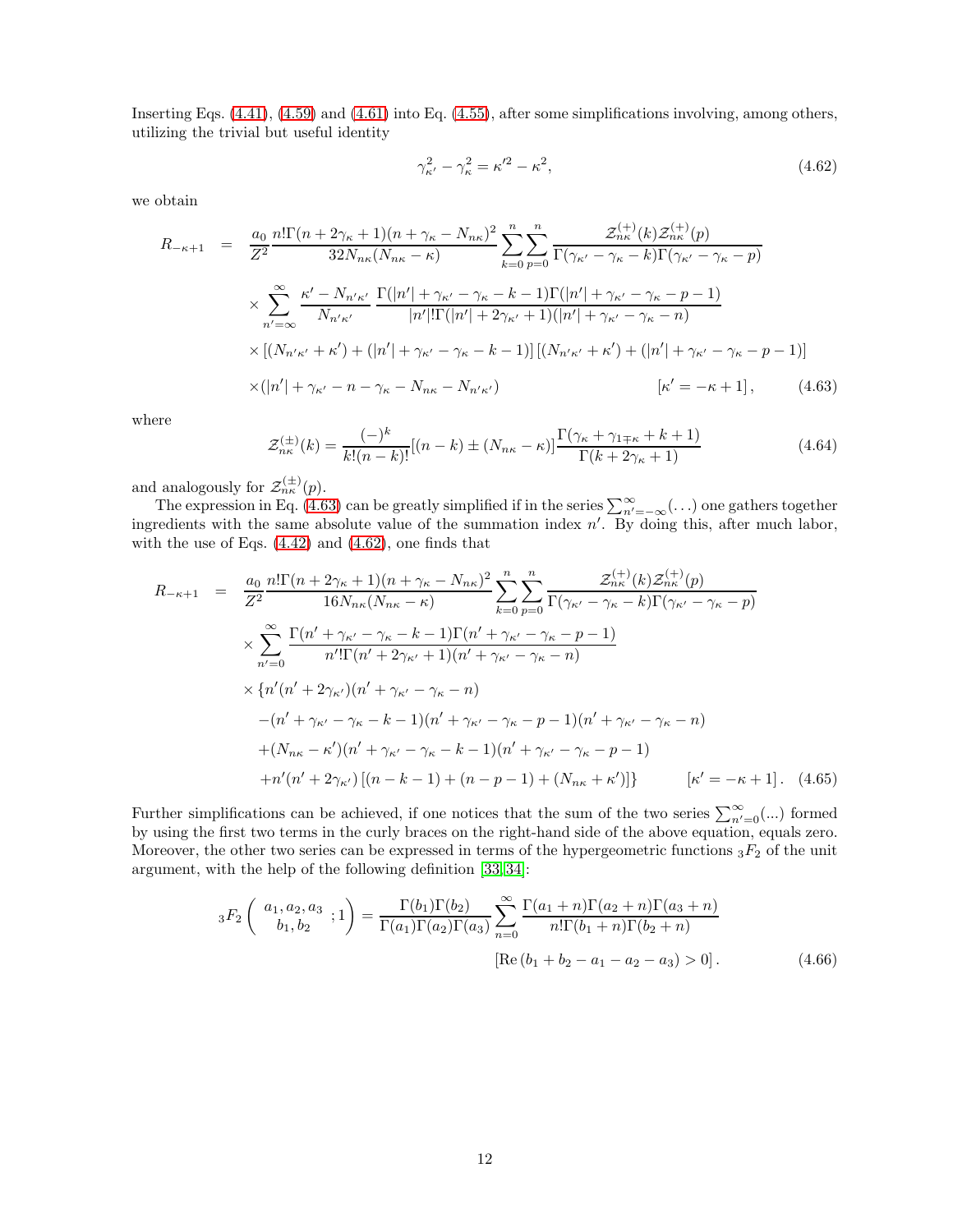After performing the calculations described above, Eq. [\(4.65\)](#page-11-2) takes the form

<span id="page-12-0"></span>
$$
R_{-\kappa+1} = \frac{a_0}{Z^2} \frac{n! \Gamma(n + 2\gamma_{\kappa} + 1)(n + \gamma_{\kappa} - N_{n\kappa})^2}{16N_{n\kappa}(N_{n\kappa} - \kappa)\Gamma(2\gamma_{\kappa'} + 1)} \sum_{k=0}^n \sum_{p=0}^n \mathcal{Z}_{n\kappa}^{(+)}(k) \mathcal{Z}_{n\kappa}^{(+)}(p)
$$
  

$$
\times \left[ \frac{N_{n\kappa} - \kappa'}{\gamma_{\kappa'} - \gamma_{\kappa} - n} {}_3F_2 \left( \begin{array}{c} \gamma_{\kappa'} - \gamma_{\kappa} - k, \gamma_{\kappa'} - \gamma_{\kappa} - p, \gamma_{\kappa'} - \gamma_{\kappa} - n \\ \gamma_{\kappa'} - \gamma_{\kappa} - n + 1, 2\gamma_{\kappa'} + 1 \end{array} ; 1 \right) \right.
$$
  

$$
+ {}_3F_2 \left( \begin{array}{c} \gamma_{\kappa'} - \gamma_{\kappa} - k, \gamma_{\kappa'} - \gamma_{\kappa} - p, \gamma_{\kappa'} - \gamma_{\kappa} - n + 1 \\ \gamma_{\kappa'} - \gamma_{\kappa} - n + 2, 2\gamma_{\kappa'} + 1 \end{array} ; 1 \right)
$$
  

$$
\times \frac{(n - k) + (n - p) + (N_{n\kappa} + \kappa' - 2)}{\gamma_{\kappa'} - \gamma_{\kappa} - n + 1} \left[ \kappa' = -\kappa + 1 \right]. \tag{4.67}
$$

The first of the  ${}_{3}F_2$  functions appearing in Eq. [\(4.67\)](#page-12-0) may be eliminated, if one uses the relation

$$
{}_3F_2\left(\begin{array}{c} a_1, a_2, a_3 - 1 \\ a_3, b \end{array}; 1\right) = -\frac{(a_1 - a_3)(a_2 - a_3)}{a_3(b - a_3)} {}_3F_2\left(\begin{array}{c} a_1, a_2, a_3 \\ a_3 + 1, b \end{array}; 1\right) + \frac{\Gamma(b)\Gamma(b - a_1 - a_2 + 1)}{(b - a_3)\Gamma(b - a_1)\Gamma(b - a_2)} \left[\text{Re}(b - a_1 - a_2) > -1\right]. \tag{4.68}
$$

Providing also some further algebraic transformations, we get

<span id="page-12-1"></span>
$$
R_{-\kappa+1} = \frac{a_0}{Z^2} \frac{(n + \gamma_{\kappa} - N_{n\kappa})^2}{16N_{n\kappa}(N_{n\kappa} - \kappa)(N_{n\kappa} + \kappa')} \left\{ \left[ (n - k) + (N_{n\kappa} - \kappa) \right] \left[ (n - p) + (N_{n\kappa} - \kappa) \right] \mathcal{F}_{\kappa}^n (2) \right\}
$$
  
+ 
$$
\frac{n! \Gamma(n + 2\gamma_{\kappa} + 1)}{(\gamma_{\kappa'} - \gamma_{\kappa} - n + 1) \Gamma(2\gamma_{\kappa'} + 1)} \sum_{k=0}^n \sum_{p=0}^n \tilde{Z}_{n\kappa}^{(+)}(k) \tilde{Z}_{n\kappa}^{(+)}(p)
$$
  

$$
\times {}_3F_2 \left( \gamma_{\kappa'} - \gamma_{\kappa} - k, \gamma_{\kappa'} - \gamma_{\kappa} - p, \gamma_{\kappa'} - \gamma_{\kappa} - n + 1 ; 1 \right) \right\} \qquad [\kappa' = -\kappa + 1], \text{ (4.69)}
$$

where we have defined

$$
\widetilde{\mathcal{Z}}_{n\kappa}^{(\pm)}(k) = \left[ (n-k) \pm (N_{n\kappa} - \kappa) \right] \mathcal{Z}_{n\kappa}^{(\pm)}(k) \tag{4.70}
$$

and similarly for  $\widetilde{\mathcal{Z}}_{nk}^{(\pm)}(p)$ . The function  $\mathcal{F}_{nk}^n(M)$ , also appearing in Eq. [\(4.69\)](#page-12-1), was defined by us in the Appendix to Ref. [\[17\]](#page-17-2) in Eq. (A.1). Basing on the analysis carried out in that Appendix, with some algebra, one can show that

$$
[(n-k) + (N_{n\kappa} - \kappa)][(n-p) + (N_{n\kappa} - \kappa)]\mathcal{F}_{\kappa}^{n}(2) = 2(N_{n\kappa} - \kappa)[n(n+2\gamma_{\kappa}) + \kappa - 2(n+\gamma_{\kappa})N_{n\kappa}].
$$
 (4.71)

The formula for  $R_{-\kappa-1}$  may be derived in the similar way. Generally, we found that

$$
R_{-\kappa\pm1} = \frac{a_0}{Z^2} \frac{(n + \gamma_{\kappa} \mp N_{n\kappa})^2}{128N_{n\kappa}(N_{n\kappa} + \kappa')} \Big[ 2\kappa - 4(n + \gamma_{\kappa})N_{n\kappa} \pm 2n(n + 2\gamma_{\kappa}) + \frac{n!\Gamma(n + 2\gamma_{\kappa} + 1)}{(N_{n\kappa} - \kappa)(\gamma_{\kappa'} - \gamma_{\kappa} - n + 1)\Gamma(2\gamma_{\kappa'} + 1)} \sum_{k=0}^n \sum_{p=0}^n \tilde{z}_{n\kappa}^{(\pm)}(k)\tilde{z}_{n\kappa}^{(\pm)}(p) + \frac{\gamma_{\kappa} - \kappa}{N_{n\kappa} - \gamma_{\kappa} - n + 1}\frac{\tilde{z}_{n\kappa}^{(n)}\Gamma(2\gamma_{\kappa'} + 1)}{\gamma_{\kappa'} - \gamma_{\kappa} - n + 2, 2\gamma_{\kappa'} + 1}; 1 \Big) \Big] \qquad [\kappa' = -\kappa \pm 1]. \tag{4.72}
$$

Inserting the last result to Eqs.  $(4.53)$ – $(4.54)$ , we arrive at

<span id="page-12-2"></span>
$$
\chi_{p,-\kappa\pm1}' = \frac{\alpha^2 a_0^3}{Z^2} \left( 1 - \frac{4\mu^2}{(2\kappa + 1)^2} \right) \frac{(n + \gamma_{\kappa} \mp N_{n\kappa})^2}{128N_{n\kappa}(N_{n\kappa} + \kappa')} \left[ 2\kappa - 4(n + \gamma_{\kappa})N_{n\kappa} \pm 2n(n + 2\gamma_{\kappa}) + \frac{n!\Gamma(n + 2\gamma_{\kappa} + 1)}{(N_{n\kappa} - \kappa)(\gamma_{\kappa'} - \gamma_{\kappa} - n + 1)\Gamma(2\gamma_{\kappa'} + 1)} \sum_{k=0}^n \sum_{p=0}^n \tilde{z}_{n\kappa}^{(\pm)}(k) \tilde{z}_{n\kappa}^{(\pm)}(p) + \chi_3 F_2 \left( \gamma_{\kappa'} - \gamma_{\kappa} - k, \gamma_{\kappa'} - \gamma_{\kappa} - p, \gamma_{\kappa'} - \gamma_{\kappa} - n + 1; 1 \right) \right]. \qquad [\kappa' = -\kappa \pm 1] \tag{4.73}
$$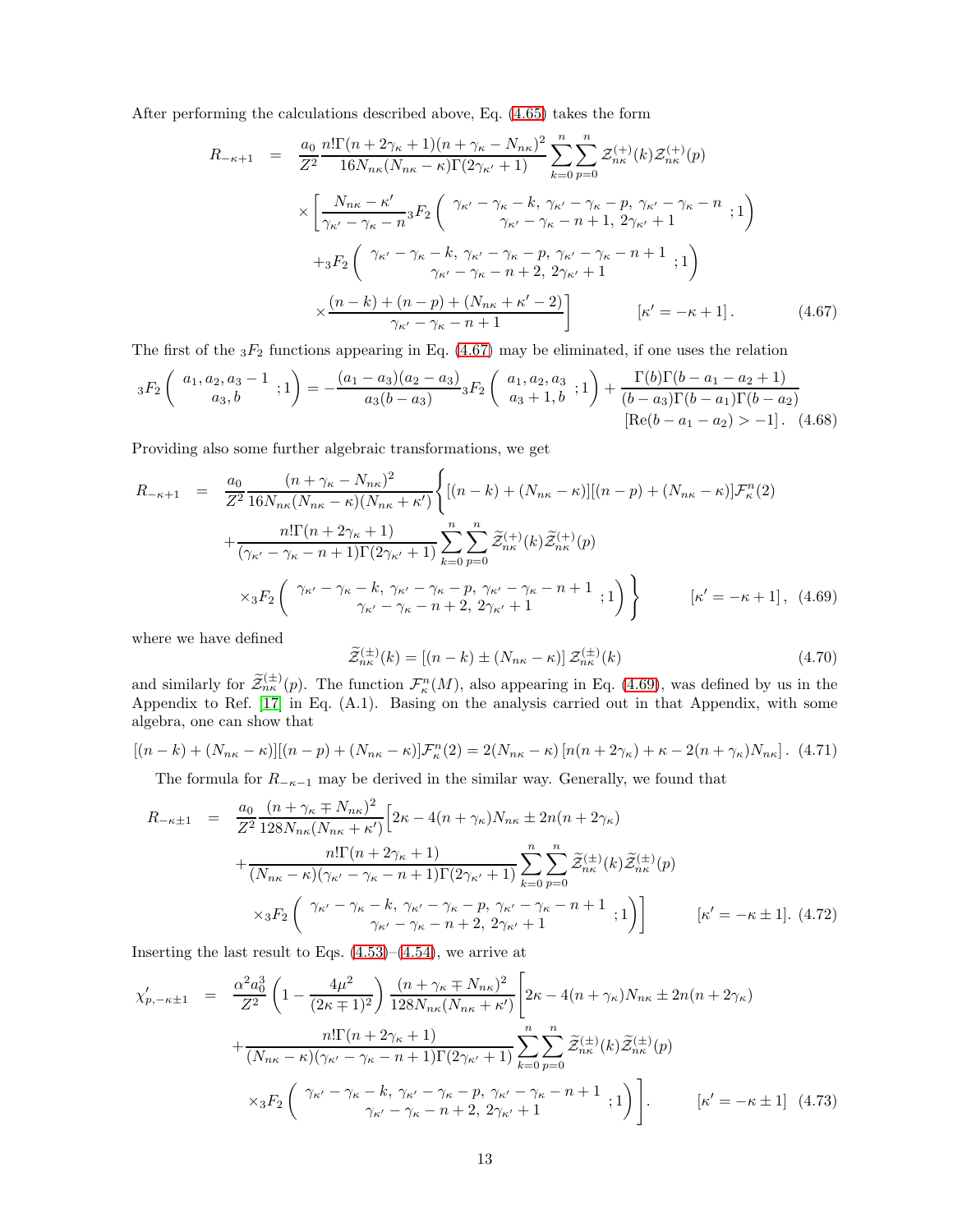Splitting together Eqs. [\(4.52\)](#page-10-5) and [\(4.32\)](#page-8-6), one may write

<span id="page-13-0"></span>
$$
\chi_p' = \chi_{p,-\kappa+1}' + \chi_{p,-\kappa-1}',\tag{4.74}
$$

where both constituents appearing on the right-hand side of the above equation are defined by Eq. [\(4.73\)](#page-12-2). Finally, combining Eqs. [\(4.23\)](#page-7-5), [\(4.29\)](#page-7-6), [\(4.73\)](#page-12-2) and [\(4.74\)](#page-13-0), we found the paramagnetic contribution to the atomic magnetizability in the following explicit form:

<span id="page-13-1"></span>
$$
\chi_{p} = \frac{\alpha^{2} a_{0}^{3}}{Z^{2}} \left\{ \frac{\kappa (\kappa^{2} - \mu^{2}) \mu^{2}}{4 \kappa^{2} - 1} \frac{2 \kappa (n + \gamma_{\kappa}) - N_{n\kappa}}{2 N_{n\kappa}} + \sum_{+,-} \left( 1 - \frac{4 \mu^{2}}{(2 \kappa \mp 1)^{2}} \right) \frac{(n + \gamma_{\kappa} \mp N_{n\kappa})^{2}}{128 N_{n\kappa} (N_{n\kappa} - \kappa \pm 1)} \right. \\
\times \left[ 2 \kappa - 4(n + \gamma_{\kappa}) N_{n\kappa} \pm 2n(n + 2\gamma_{\kappa}) + \frac{n! \Gamma(n + 2\gamma_{\kappa} + 1)}{(N_{n\kappa} - \kappa)(\gamma_{1 \mp \kappa} - \gamma_{\kappa} - n + 1) \Gamma(2\gamma_{1 \mp \kappa} + 1)} \right. \\
\times \sum_{k=0}^{n} \sum_{p=0}^{n} \widetilde{Z}_{n\kappa}^{(\pm)}(k) \widetilde{Z}_{n\kappa}^{(\pm)}(p) \, {}_{3}F_{2} \left( \begin{array}{c} \gamma_{1 \mp \kappa} - \gamma_{\kappa} - k, \, \gamma_{1 \mp \kappa} - \gamma_{\kappa} - p, \, \gamma_{1 \mp \kappa} - \gamma_{\kappa} - n + 1 \\ \gamma_{1 \mp \kappa} - \gamma_{\kappa} - n + 2, \, 2\gamma_{1 \mp \kappa} + 1 \end{array} ; 1 \right) \right], \tag{4.75}
$$

where  $\sum_{+,-}$ (...) denotes that the components with the upper and the lower sign should be added together. On putting  $n = 0$ ,  $\kappa = -1$  and  $\mu = \pm 1/2$  into Eq. [\(4.75\)](#page-13-1), then transforming the resulting  ${}_{3}F_{2}$ function with the help of the following relation:

$$
{}_{3}F_{2}\left(\begin{array}{c} a_{1}+1,a_{2}+1,a_{3}+1 \\ a_{3}+2,b \end{array};1\right) = \frac{a_{3}+1}{a_{1}a_{2}} \left[ (a_{3}-b+1)_{3} F_{2}\left(\begin{array}{c} a_{1},a_{2},a_{3} \\ a_{3}+1,b \end{array};1\right) + \frac{\Gamma(b)\Gamma(b-a_{1}-a_{2}-1)}{\Gamma(b-a_{1})\Gamma(b-a_{2})} \left[ (b-a_{1}-1)(b-a_{2}-1) - a_{3}(b-a_{1}-a_{2}-1) \right] \right]
$$
\n
$$
\left[ \text{Re}(b-a_{1}-a_{2}) > -1 \right] \tag{4.76}
$$

and some further algebraic transformations, we obtain the expression for  $\chi_p$  of the atom in the ground state in the form

$$
\chi_p^{\text{(ground)}} = -\frac{\alpha^2 a_0^3}{Z^2} \left[ \frac{(\gamma_1 + 1)(2\gamma_1 + 1)(\gamma_1 - 2)}{36} + \frac{\Gamma^2(\gamma_1 + \gamma_2 + 2)}{72(\gamma_2 - \gamma_1)\Gamma(2\gamma_1 + 1)\Gamma(2\gamma_2 + 1)} + \frac{\Gamma^2(\gamma_1 + \gamma_2 + 2)}{72(\gamma_2 - \gamma_1)\Gamma(2\gamma_1 + 1)\Gamma(2\gamma_2 + 1)} + \frac{\Gamma^2(\gamma_1 + \gamma_2 + 2)}{72(\gamma_2 - \gamma_1)\Gamma(2\gamma_1 + 1)\Gamma(2\gamma_2 + 1)} \right].
$$
\n(4.77)

The above result is identical to the corresponding formula derived in Ref. [\[23\]](#page-17-4).

Using Eqs. [\(4.15\)](#page-6-3) and [\(4.75\)](#page-13-1), one may verify that, as might be expected, the sum  $\chi_d + \chi_p$  coincides with the total magnetizability of the relativistic one-electron atom in an arbitrary discrete energy state, found by us some time ago [\[17,](#page-17-2) [18\]](#page-17-7).

Basing on the formulas  $(4.6)$ ,  $(4.15)$ ,  $(4.29)$  and  $(4.73)$ – $(4.75)$ , we also performed numerical calculations showing relative dia- and paramagnetic contributions to magnetizabilities for hydrogenlike atoms with a wide range of nuclear charge  $1 \leq Z \leq 137$  $1 \leq Z \leq 137$  $1 \leq Z \leq 137$ . However, in tables 1[–4](#page-15-0) these contributions are compared for some low-lying discrete energy eigenstates of hydrogenic atoms with selected atomic number only; more comprehensive numerical data will be provided elsewhere.

The calculations have been performed with the newest value of inverse of the fine structure constant  $\alpha^{-1} = 137.035999084$  [\[35\]](#page-18-7). To compare our results for the atomic ground state (not presented here) with the corresponding data reported by Szmytkowski in Ref. [\[23\]](#page-17-4), we conducted additional calculations with the value  $\alpha^{-1} = 137.0359895$  published by Committee on Data for Science and Technology (CODATA) in 1986 [\[36\]](#page-18-8). The agreement between our and his results turns out to be almost perfect; we have found some discrepancies only for  $Z = 120$ . Namely, our value for  $\chi_p''/\chi = -1.136288773734$  differs from the Szmytkowski's result  $\chi_p''/\chi = -1.28$ . Consequently, also  $\chi_p/\chi = -1.122168785351$  found by us do not coincide with  $\chi_p/\chi = -1.26$  predicted in Ref. [\[23\]](#page-17-4). The origin of these differences is unclear to us.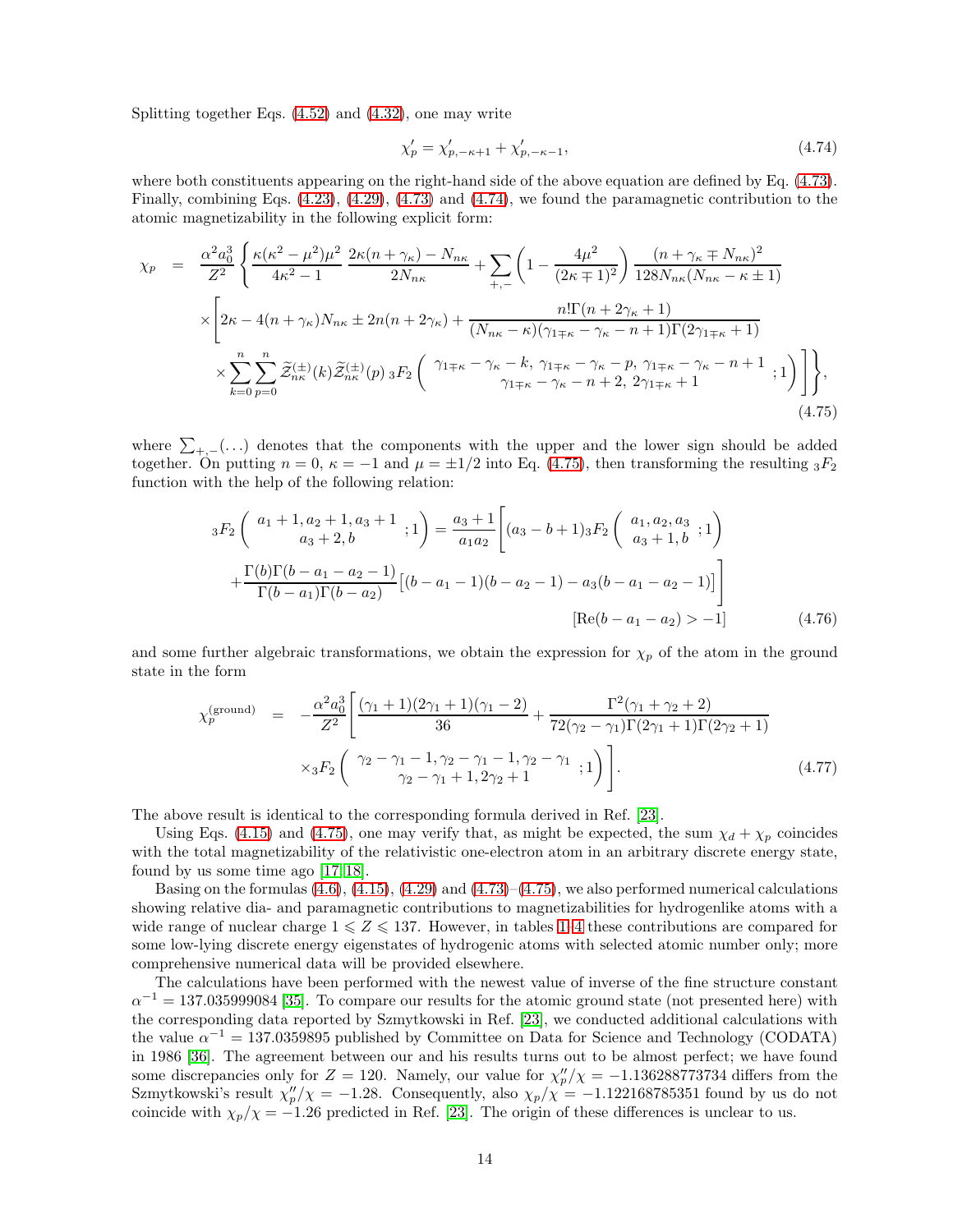<span id="page-14-0"></span>Table 1: Relative dia- and paramagnetic contributions to magnetizabilities for selected relativistic hydrogenlike atoms in the excited state  $2s_{1/2}$ . Notation  $a(b)$  means  $a \times 10^b$ . The inverse of the fine structure constant used is  $\alpha^{-1} = 137.035999084$  [\[35\]](#page-18-7).

| Z   | $\chi_d/\chi$  | $\chi'_n/\chi$         | $\chi''_n/\chi$       | $\chi_p/\chi$         |
|-----|----------------|------------------------|-----------------------|-----------------------|
|     | 1.000000950951 | $-5.709143196213(-13)$ | $-9.509505032691(-7)$ | $-9.509510741834(-7)$ |
| '2  | 1.000003804213 | $-9.135092425089(-12)$ | $-3.804203572799(-6)$ | $-3.804212707892(-6)$ |
| 3   | 1.000008561011 | $-4.625031488258(-11)$ | $-8.560964342320(-6)$ | $-8.561010592635(-6)$ |
| 4   | 1.000015223389 | $-1.461911348772(-10)$ | $-1.522324288427(-5)$ | $-1.522338907541(-5)$ |
| 5   | 1.000023794213 | $-3.569662629401(-10)$ | $-2.379385648774(-5)$ | $-2.379421345400(-5)$ |
| 10  | 1.000095433260 | $-5.718707543961(-9)$  | $-9.542754154796(-5)$ | $-9.543326025551(-5)$ |
| 20  | 1.000385893989 | $-9.196474164586(-8)$  | $-3.858020244074(-4)$ | $-3.858939891490(-4)$ |
| 30  | 1.000884349606 | $-4.695259498712(-7)$  | $-8.838800799712(-4)$ | $-8.843496059211(-4)$ |
| 40  | 1.001614144362 | $-1.501597533930(-6)$  | $-1.612642764038(-3)$ | $-1.614144361572(-3)$ |
| 50  | 1.002612055026 | $-3.722035978698(-6)$  | $-2.608332990275(-3)$ | $-2.612055026254(-3)$ |
| 60  | 1.003933697377 | $-7.861216665841(-6)$  | $-3.925836160621(-3)$ | $-3.933697377287(-3)$ |
| 70  | 1.005663069698 | $-1.487769768804(-5)$  | $-5.648191999890(-3)$ | $-5.663069697578(-3)$ |
| 80  | 1.007930074018 | $-2.598709607691(-5)$  | $-7.904086921860(-3)$ | $-7.930074017937(-3)$ |
| 90  | 1.010944993942 | $-4.265627239076(-5)$  | $-1.090233766974(-2)$ | $-1.094499394213(-2)$ |
| 100 | 1.015073640431 | $-6.644633512472(-5)$  | $-1.500719409599(-2)$ | $-1.507364043111(-2)$ |
| 110 | 1.021027792807 | $-9.823424707643(-5)$  | $-2.092955856029(-2)$ | $-2.102779280736(-2)$ |
| 120 | 1.030479987825 | $-1.344242545220(-4)$  | $-3.034556357064(-2)$ | $-3.047998782516(-2)$ |
| 130 | 1.049284709370 | $-1.398836422235(-4)$  | $-4.914482572747(-2)$ | $-4.928470936969(-2)$ |
| 135 | 1.072962367578 | $-3.111842488788(-5)$  | $-7.293124915285(-2)$ | $-7.296236757773(-2)$ |
| 136 | 1.083303691497 | $4.854711576328(-5)$   | $-8.335223861232(-2)$ | $-8.330369149655(-2)$ |
| 137 | 1.109659741655 | $3.157064194156(-4)$   | $-1.099754480747(-1)$ | $-1.096597416553(-1)$ |

<span id="page-14-1"></span>Table 2: Relative dia- and paramagnetic contributions to magnetizabilities for selected relativistic hydrogenlike atoms in the excited state  $2p_{1/2}$ . Notation  $a(b)$  means  $a \times 10^b$ . The inverse of the fine structure constant used is  $\alpha^{-1} = 137.035999084$  [\[35\]](#page-18-7).

| Z   | $\chi_d/\chi$         | $\chi'_n/\chi$        | $\chi_{p}^{\prime\prime}/\chi$ | $\chi_p/\chi$         |
|-----|-----------------------|-----------------------|--------------------------------|-----------------------|
| 1   | $-7.489005955767(-5)$ | 1.000074890026        | $3.323431213802(-11)$          | 1.000074890060        |
| 2   | $-2.996243641131(-4)$ | 1.000299623832        | $5.319109788891(-10)$          | 1.000299624364        |
| 3   | $-6.743954318263(-4)$ | 1.000674392738        | $2.694166981127(-9)$           | 1.000674395432        |
| 4   | $-1.199524595252(-3)$ | 1.001199516074        | $8.520955556455(-9)$           | 1.001199524595        |
| 5   | $-1.875462706807(-3)$ | 1.001875441885        | $2.082215337109(-8)$           | 1.001875462707        |
| 10  | $-7.542283263792(-3)$ | 1.007541947553        | $3.357107842120(-7)$           | 1.007542283264        |
| 20  | $-3.083429751207(-2)$ | 1.030828757302        | $5.540210483888(-6)$           | 1.030834297512        |
| 30  | $-7.202756381074(-2)$ | 1.071997990862        | $2.957294885302(-5)$           | 1.072027563811        |
| 40  | $-1.353009437700(-1)$ | 1.135199968626        | $1.009751435907(-4)$           | 1.135300943770        |
| 50  | $-2.280646997608(-1)$ | 1.227790789207        | $2.739105542032(-4)$           | 1.228064699761        |
| 60  | $-3.635682688232(-1)$ | 1.362915334039        | $6.529347846402(-4)$           | 1.363568268823        |
| 70  | $-5.669742628490(-1)$ | 1.565521445695        | $1.452817153697(-3)$           | 1.566974262849        |
| 80  | $-8.915389888431(-1)$ | 1.888375660983        | $3.163327859700(-3)$           | 1.891538988843        |
| 90  | $-1.471803527488$     | 2.464697012251        | $7.106515236778(-3)$           | 2.471803527488        |
| 100 | $-2.773399651512$     | 3.755288733967        | $1.811091754549(-2)$           | 3.773399651512        |
| 110 | $-8.255653175525$     | 9.182248141083        | $7.340503444177(-2)$           | 9.255653175525        |
| 120 | $1.504534426707(+1)$  | $-1.385810718557(+1)$ | $-1.872370815011(-1)$          | $-1.404534426707(+1)$ |
| 130 | 4.468056454174        | $-3.383485401826$     | $-8.457105234768(-2)$          | $-3.468056454174$     |
| 135 | 3.295457219271        | $-2.209099959021$     | $-8.635726025060(-2)$          | $-2.295457219271$     |
| 136 | 3.095768354285        | $-2.005598901727$     | $-9.016945255827(-2)$          | $-2.095768354285$     |
| 137 | 2.823318182103        | $-1.721726523137$     | $-1.015916589665(-1)$          | $-1.823318182103$     |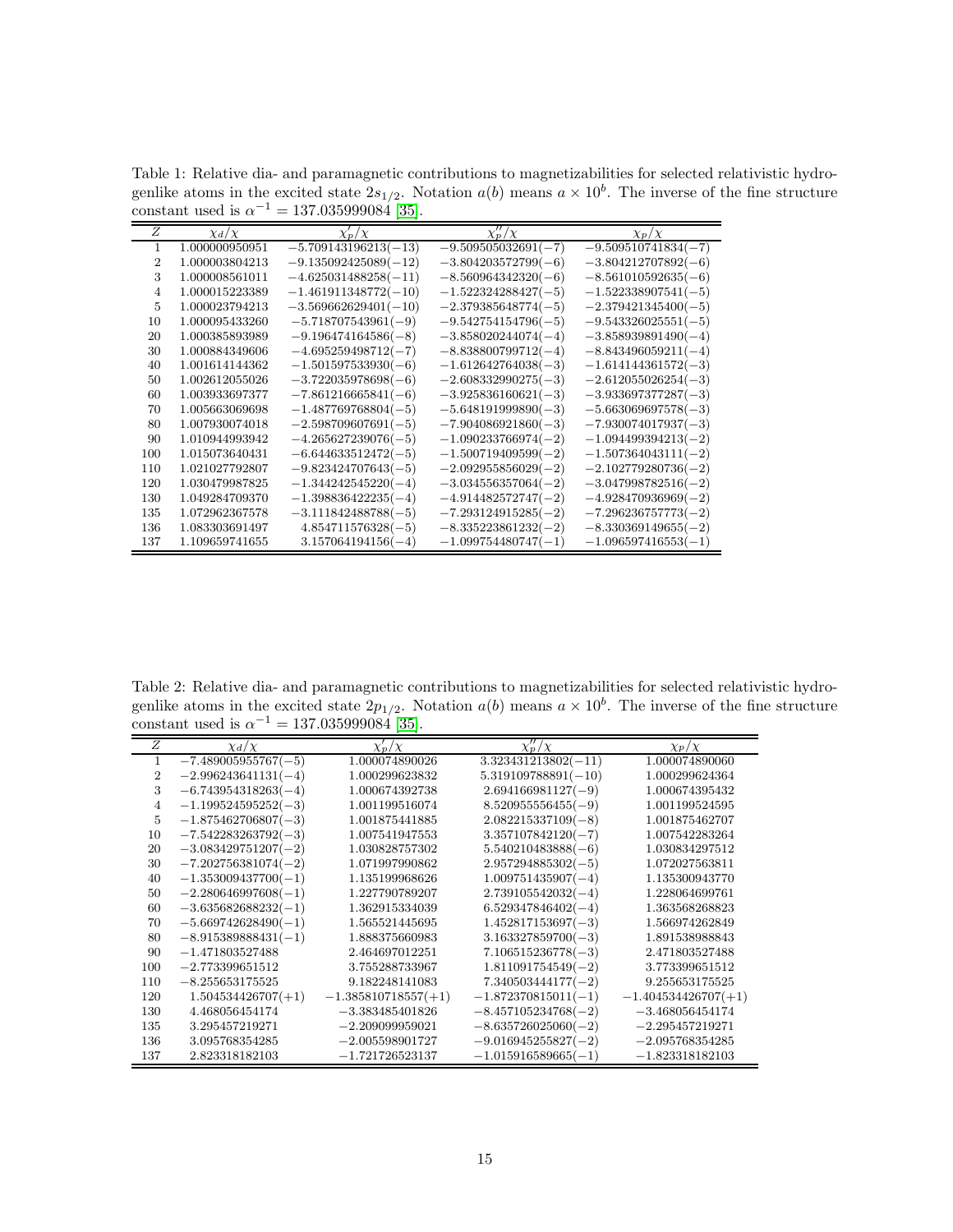<span id="page-15-1"></span>Table 3: Relative dia- and paramagnetic contributions to magnetizabilities for selected relativistic hydrogenlike atoms in the excited state  $2p_{3/2}(\mu = \pm 1/2)$ . Notation  $a(b)$  means  $a \times 10^b$ . The inverse of the fine structure constant used is  $\alpha^{-1} = 137.035999084$  [\[35\]](#page-18-7).

| Z   | $\chi_d/\chi$        | $\chi'_n/\chi$        | $\chi''_n/\chi$        | $\chi_p/\chi$         |
|-----|----------------------|-----------------------|------------------------|-----------------------|
| 1   | $5.990559400935(-5)$ | $9.999400944725(-1)$  | $-6.646019615265(-11)$ | $9.999400944060(-1)$  |
| 2   | $2.395962240474(-4)$ | $9.997604048392(-1)$  | $-1.063282473528(-9)$  | $9.997604037760(-1)$  |
| 3   | $5.389934785563(-4)$ | $9.994610119036(-1)$  | $-5.382187296677(-9)$  | $9.994610065214(-1)$  |
| 4   | $9.579668195500(-4)$ | $9.990420501878(-1)$  | $-1.700736249134(-8)$  | $9.990420331804(-1)$  |
| 5   | $1.496333804192(-3)$ | $9.985037077083(-1)$  | $-4.151245218696(-8)$  | $9.985036661958(-1)$  |
| 10  | $5.969100844349(-3)$ | $9.940315621051(-1)$  | $-6.629494965253(-7)$  | $9.940308991557(-1)$  |
| 20  | $2.362209706762(-2)$ | $9.763884322421(-1)$  | $-1.052930968653(-5)$  | $9.763779029324(-1)$  |
| 30  | $5.223821905592(-2)$ | $9.478144652176(-1)$  | $-5.268427350660(-5)$  | $9.477617809441(-1)$  |
| 40  | $9.074846856688(-2)$ | $9.094155282128(-1)$  | $-1.639967797244(-4)$  | $9.092515314331(-1)$  |
| 50  | $1.379092196071(-1)$ | $8.624842027919(-1)$  | $-3.934223990187(-4)$  | $8.620907803929(-1)$  |
| 60  | $1.925082583764(-1)$ | $8.082926569522(-1)$  | $-8.009153286290(-4)$  | $8.074917416236(-1)$  |
| 70  | $2.535920509001(-1)$ | $7.478660240824(-1)$  | $-1.458074982448(-3)$  | $7.464079490999(-1)$  |
| 80  | $3.207327803464(-1)$ | $6.817193619514(-1)$  | $-2.452142297758(-3)$  | $6.792672196536(-1)$  |
| 90  | $3.944183613785(-1)$ | $6.094780858022(-1)$  | $-3.896447180695(-3)$  | $6.055816386215(-1)$  |
| 100 | $4.768208888450(-1)$ | $5.291343735392(-1)$  | $-5.955262384130(-3)$  | $5.231791111550(-1)$  |
| 110 | $5.738166317467(-1)$ | $4.350926092136(-1)$  | $-8.909240960317(-3)$  | $4.261833682533(-1)$  |
| 120 | $7.023153192745(-1)$ | $3.110646886459(-1)$  | $-1.338000792037(-2)$  | $2.976846807255(-1)$  |
| 130 | $9.387085864684(-1)$ | $8.301617456742(-2)$  | $-2.172476103579(-2)$  | $6.129141353163(-2)$  |
| 135 | 1.316824449799       | $-2.833345206198(-1)$ | $-3.348992917873(-2)$  | $-3.168244497986(-1)$ |
| 136 | 1.563817694571       | $-5.232969101326(-1)$ | $-4.052078443812(-2)$  | $-5.638176945707(-1)$ |
| 137 | 3.061187656742       | $-1.980378563221$     | $-8.080909352125(-2)$  | $-2.061187656742$     |

<span id="page-15-0"></span>Table 4: Relative dia- and paramagnetic contributions to magnetizabilities for selected relativistic hydrogenlike atoms in the excited state  $2p_{3/2}(\mu = \pm 3/2)$ . Notation  $a(b)$  means  $a \times 10^b$ . The inverse of the fine structure constant used is  $\alpha^{-1} = 137.035999084$  [\[35\]](#page-18-7).

| Ζ   | $\chi_d/\chi$  | $\chi'_n/\chi$         | $\chi_n''/\chi$       | $\chi_p/\chi$         |
|-----|----------------|------------------------|-----------------------|-----------------------|
| L   | 1.000006656538 | $-1.459736107538(-13)$ | $-6.656537471650(-6)$ | $-6.656537617623(-6)$ |
| 2   | 1.000026627570 | $-2.335796642897(-12)$ | $-2.662756786883(-5)$ | $-2.662757020463(-5)$ |
| 3   | 1.000059917358 | $-1.182681755791(-11)$ | $-5.991734591152(-5)$ | $-5.991735773834(-5)$ |
| 4   | 1.000106533003 | $-3.738675872202(-11)$ | $-1.065329653780(-4)$ | $-1.065330027648(-4)$ |
| 5   | 1.000166484454 | $-9.130193600708(-11)$ | $-1.664843629754(-4)$ | $-1.664844542773(-4)$ |
| 10  | 1.000666827092 | $-1.464260033299(-9)$  | $-6.668256273518(-4)$ | $-6.668270916119(-4)$ |
| 20  | 1.002681634537 | $-2.364947580800(-8)$  | $-2.681610887504(-3)$ | $-2.681634536980(-3)$ |
| 30  | 1.006088195834 | $-1.216268191286(-7)$  | $-6.088074207626(-3)$ | $-6.088195834445(-3)$ |
| 40  | 1.010962200864 | $-3.930463796477(-7)$  | $-1.096180781779(-2)$ | $-1.096220086417(-2)$ |
| 50  | 1.017415665884 | $-9.877409728625(-7)$  | $-1.741467814313(-2)$ | $-1.741566588410(-2)$ |
| 60  | 1.025603781704 | $-2.122945581718(-6)$  | $-2.560165875879(-2)$ | $-2.560378170437(-2)$ |
| 70  | 1.035735021013 | $-4.106327832518(-6)$  | $-3.573091468499(-2)$ | $-3.573502101282(-2)$ |
| 80  | 1.048085815449 | $-7.370390005251(-6)$  | $-4.807844505885(-2)$ | $-4.808581544885(-2)$ |
| 90  | 1.063021892685 | $-1.252401899669(-5)$  | $-6.300936866567(-2)$ | $-6.302189268466(-2)$ |
| 100 | 1.081029657512 | $-2.043070047145(-5)$  | $-8.100922681185(-2)$ | $-8.102965751232(-2)$ |
| 110 | 1.102763231354 | $-3.232945830916(-5)$  | $-1.027309018953(-1)$ | $-1.027632313536(-1)$ |
| 120 | 1.129116764804 | $-5.002647613584(-5)$  | $-1.290667383281(-1)$ | $-1.291167648042(-1)$ |
| 130 | 1.161339131035 | $-7.620790687734(-5)$  | $-1.612629231283(-1)$ | $-1.613391310351(-1)$ |
| 135 | 1.180182512047 | $-9.368356680911(-5)$  | $-1.800888284805(-1)$ | $-1.801825120473(-1)$ |
| 136 | 1.184204318486 | $-9.761057463165(-5)$  | $-1.841067079109(-1)$ | $-1.842043184855(-1)$ |
| 137 | 1.188316437748 | $-1.016957876894(-4)$  | $-1.882147419599(-1)$ | $-1.883164377476(-1)$ |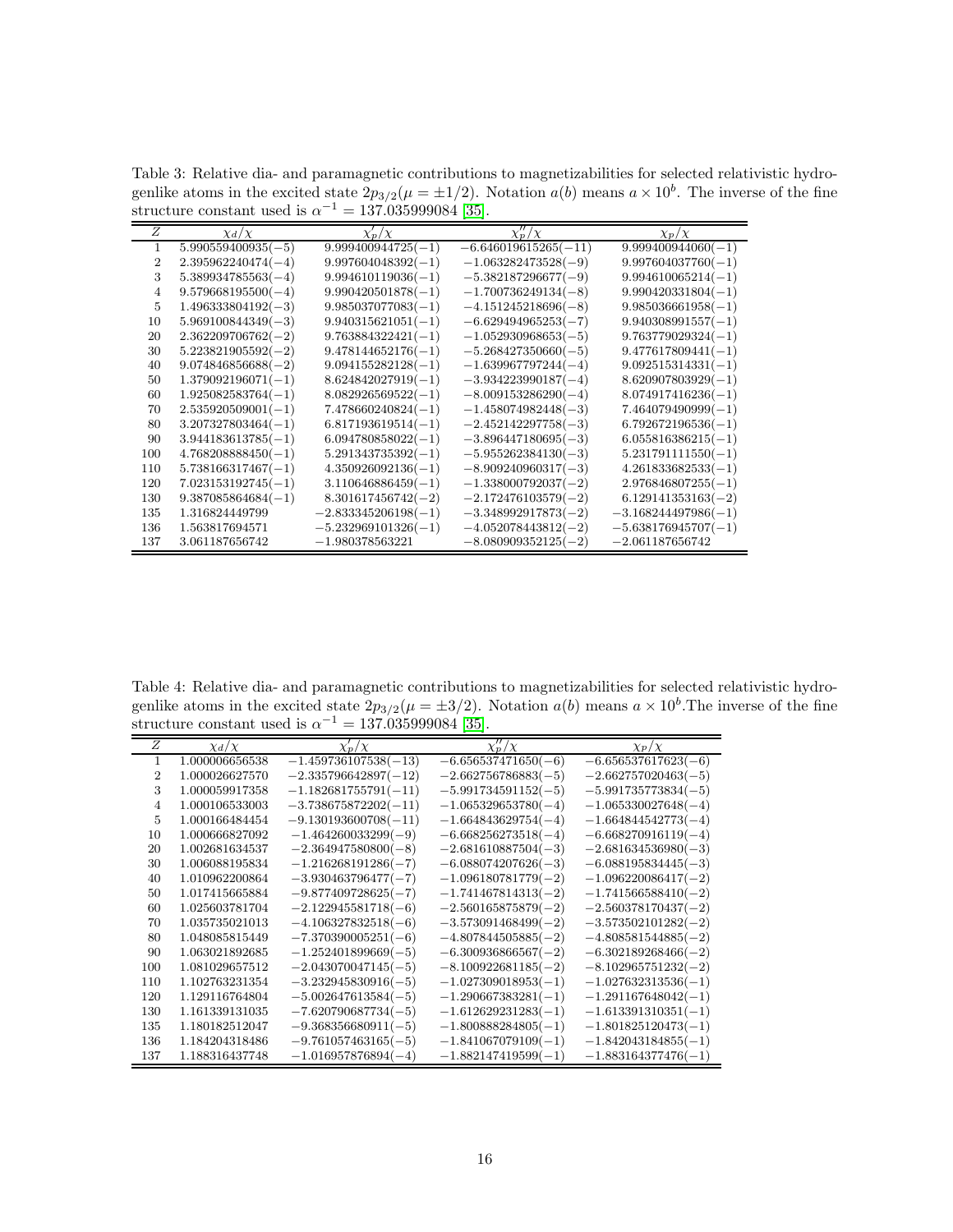It is seen from tables [1](#page-14-0) and [4](#page-15-0) that always for the states  $2s_{1/2}$  and  $2p_{3/2}$  (with  $\mu = \pm 3/2$ ) we have  $|\chi'_p| \ll |\chi''_p|$ . We have found additionally, that such relation occurs for all the states with  $\kappa < 0$  and with the maximal value of  $\mu$ , simultaneously, including the ground state (this agrees with the conclusion from [\[23\]](#page-17-4)). Moreover, for such states, the diamagnetic contribution  $\chi_d$  always dominates over the paramagnetic one  $\chi_p$  (the exception to this rule is the ground state, for which that relation occurs only for  $Z < 130$ ).

We have observed that the opposite relation, i.e.  $|\chi_p''| \ll |\chi_p'|$ , holds for all states with  $\kappa > 0$  and also for those with  $\kappa < 0$  and  $\mu < j$ , simultaneously (see tables [2](#page-14-1) and [3\)](#page-15-1). In general, for these states,  $\chi_p$ is greater than  $\chi_d$ . However, for some of these states, such dominance does not occur for all values of atomic number. It is most noticeable for small Z's and gradually decreases up to a certain  $Z_c$  value, for which both contributions are almost equal, and after which the diamagnetic component slowly begins to dominate over the paramagnetic one. We have found  $Z_c = 117$  for the state  $2p_{1/2}$ , and  $Z_c = 103$  for the state  $2p_{3/2}$  (with  $\mu = \pm 1/2$ ). For higher excited states, the equalization of diamagnetic and paramagnetic contributions is already taking place for lower values of the atomic number, i.e. for the state  $3p_{1/2}$  there is  $Z_c = 84$  and for  $3p_{3/2}$  (with  $\mu = \pm 1/2$ ) one has  $Z_c = 85$ .

# 5 Conclusions

In this work, we derived analytically closed-form expressions for the diamagnetic  $(\chi_d)$  and paramagnetic  $(\chi_p)$  contributions to the magnetizability of the relativistic one-electron atom in an arbitrary discrete energy state. We carried out the Gordon decomposition approach combined with the perturbation theory. In calculations we have used the Sturmian expansion of the generalized Dirac–Coulomb Green function [\[16\]](#page-17-1). Our general result for  $\chi_p$  has the form of a double finite sum involving the generalized hypergeometric functions  ${}_{3}F_2$  of the unit argument; for the ground state it reduces to the formula found by Szmytkowski some time ago [\[23\]](#page-17-4). The expression for  $\chi_d$  is of an elementary form and also agrees with the corresponding result provided in the aforementioned article.

This paper contains also results of numerical calculations of  $\chi_d$  and  $\chi_p$  performed by us for selected hydrogenic ions in some atomic states. For the atomic ground state our results nearly perfectly agree with the appropriate values given in [\[23\]](#page-17-4), while for the excited states we have drawn some interesting conclusions about the impact of relativity on the obtained values.

This work provides also further evidence of the usefulness of the Sturmian expansion of the generalized Dirac–Coulomb Green function [\[16\]](#page-17-1) in the relativistic calculations of electromagnetic properties of the relativistic hydrogenlike ions.

#### <span id="page-16-0"></span>References

- <span id="page-16-1"></span>[1] J. J. Sakurai 1967 *Advanced Quantum Mechanics* (Massachusetts: Addison-Wesley, Reading)
- <span id="page-16-2"></span>[2] W. Gordon 1928 Der Strom der Diracschen Elektronentheorie *Z. Phys.* 50 630–2
- [3] J. H. Van Vleck 1932 *The theory of electric and magnetic susceptibilities* (London: Oxford University Press)
- <span id="page-16-3"></span>[4] M. M. Sternheim 1962 Second-Order Effects of Nuclear Magnetic Fields *Phys. Rev.* 128 676–7
- [5] P. Pyykk¨o 1977 Relativistic theory of nuclear spin-spin coupling in molecules *Chem. Phys.* 22 289–96
- <span id="page-16-4"></span>[6] P. Pyykk¨o 1983 On the relativistic theory of NMR chemical shifts *Chem. Phys.* 74 1–7
- [7] G. A. Aucar, T. Saue, L. Visscher and H. A. Jensen 1999 On the origin and contribution of the diamagnetic term in four-component relativistic calculations of magnetic properties *J. Chem. Phys.* 110 6208–18
- <span id="page-16-6"></span><span id="page-16-5"></span>[8] W. Kutzelnigg 2003 Diamagnetism in relativistic theory *Phys. Rev. A* 67 032109
- [9] R. Szmytkowski 2002 Larmor diamagnetism and Van Vleck paramagnetism in relativistic quantum theory: The Gordon decomposition approach *Phys. Rev. A* 65 032112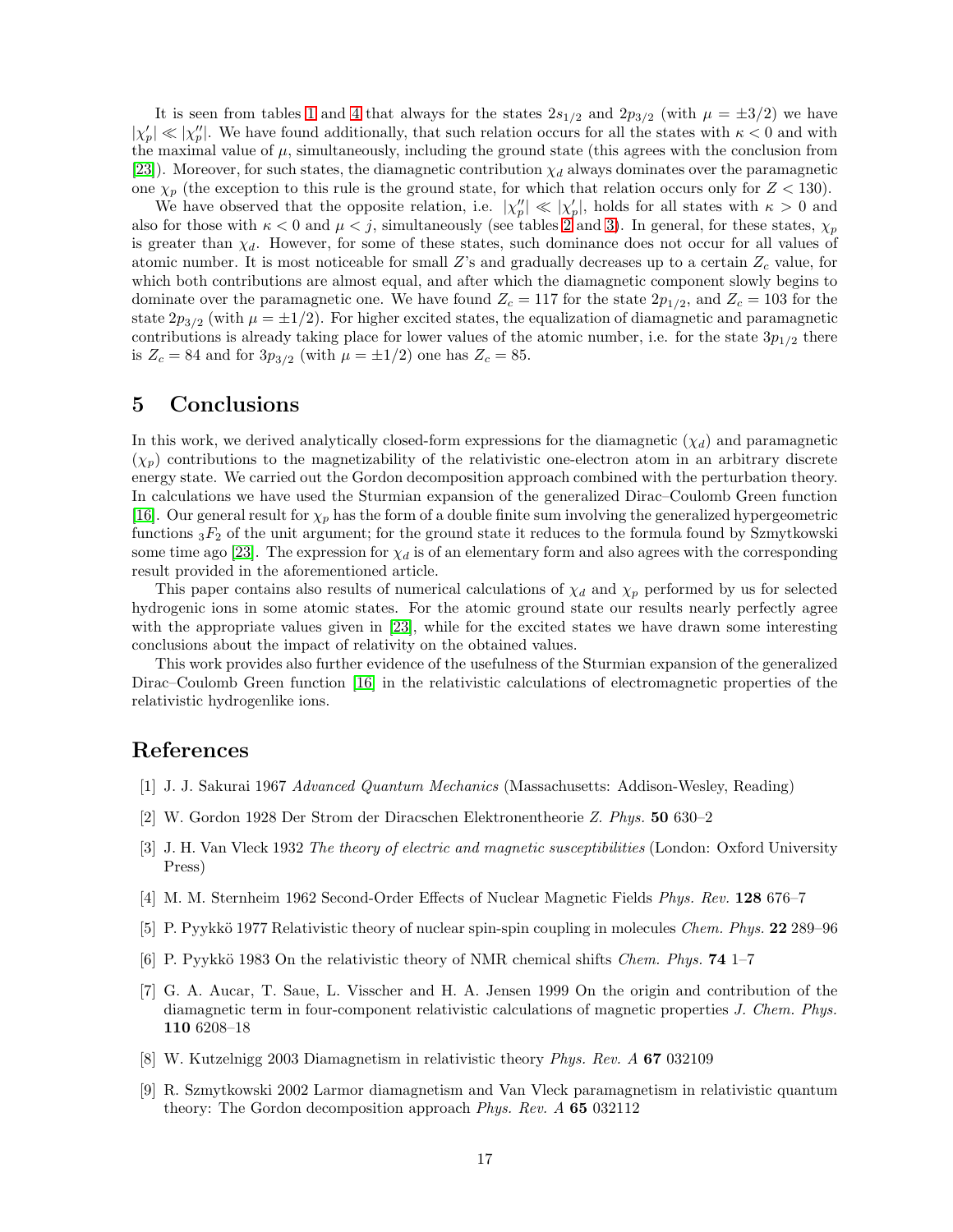- <span id="page-17-5"></span>[10] N. C. Pyper 1983 The relativistic theory of the chemical shift *Chem. Phys. Lett.* 96 204–10
- [11] N. C. Pyper 1983 The Breit interaction in external magnetic fields *Chem. Phys. Lett.* 96 211–17
- [12] N. C. Pyper 1988 Exact relativistic analogues of the non-relativistic hyperfine structure operators *Mol. Phys.* 64 933–61
- <span id="page-17-6"></span>[13] N. C. Pyper 1999 Relativistic theory of nuclear shielding in one-electron atoms: 1. Theoretical foundations and first-order terms *Mol. Phys.* 97 381–90
- <span id="page-17-0"></span>[14] 1999 N. C. Pyper and Z. C. Zhang Relativistic theory of nuclear shielding in one-electron atoms: 2. Analytical and numerical results *Mol. Phys.* 97 391–413
- [15] M. Battocletti and H. Ebert 2001 Decomposition of the relativistic hyperfine interaction operator: Application to the ferromagnetic alloy systems fcc  $Fe_xNi_{1-x}$ , fcc  $Fe_xPd_{1-x}$ , and fcc  $Co_xPt_{1-x}$  *Phys. Rev. B* 64 094417
- <span id="page-17-1"></span>[16] R. Szmytkowski 1997 The Dirac–Coulomb Sturmians and the series expansion of the Dirac–Coulomb Green function: application to the relativistic polarizability of the hydrogen-like atom *J. Phys. B* 30 825–61
- <span id="page-17-2"></span>[17] P. Stefańska 2015 Magnetizability of the relativistic hydrogenlike atom in an arbitrary discrete energy eigenstate: Application of the Sturmian expansion of the generalized Dirac–Coulomb Green function *Phys. Rev. A* 92 032504
- <span id="page-17-7"></span>[18] P. Stefa´nska 2016 Magnetizabilities of relativistic hydrogenlike atoms in some arbitrary discrete energy eigenstates *At. Data Nucl. Data Tables* 108 193–210
- [19] P. Stefa´nska 2016 Magnetic-field-induced electric quadrupole moments for relativistic hydrogenlike atoms: Application of the Sturmian expansion of the generalized Dirac-Coulomb Green function *Phys. Rev. A* 93 022504
- [20] P. Stefa´nska 2016 Closed-form expression for the magnetic shielding constant of the relativistic hydrogenlike atom in an arbitrary discrete energy eigenstate: Application of the Sturmian expansion of the generalized Dirac–Coulomb Green function *Phys. Rev. A* 94 012508
- <span id="page-17-3"></span>[21] P. Stefanska 2017 Magnetic-dipole-to-electric-quadrupole cross-susceptibilities for relativistic hydrogenlike atoms in some low-lying discrete energy eigenstates *At. Data Nucl. Data Tables* 113 316–49
- [22] P. Stefa´nska 2018 Nuclear magnetic shielding constants of Dirac one-electron atoms in some low-lying discrete energy eigenstates *At. Data Nucl. Data Tables* 120 352–72
- <span id="page-17-4"></span>[23] R. Szmytkowski 2002 Magnetizability of the relativistic hydrogen-like atom: application of the Sturmian expansion of the first-order Dirac–Coulomb Green function *J. Phys. B* 35 1379–91
- [24] R. Szmytkowski and K. Mielewczyk 2004 Gordon decomposition of the static dipole polarizability of the relativistic hydrogen-like atom: application of the Sturmian expansion of the first-order Dirac– Coulomb Green function *J. Phys. B* 37, 3961–72
- [25] R. Szmytkowski and P. Stefańska 2011 Comment on "Four-component relativistic theory for NMR parameters: Unified formulation and numerical assessment of different approaches" *e-print [arXiv:1102.1811](http://arxiv.org/abs/1102.1811)*
- [26] P. Stefanska and R. Szmytkowski 2012 Electric and magnetic dipole shielding constants for the ground state of the relativistic hydrogen-like atom: Application of the Sturmian expansion of the generalized Dirac–Coulomb Green function *Int. J. Quantum Chem.* 112 1363–72
- [27] R. Szmytkowski and P. Stefańska 2012 Magnetic-field-induced electric quadrupole moment in the ground state of the relativistic hydrogenlike atom: Application of the Sturmian expansion of the generalized Dirac–Coulomb Green function *Phys. Rev. A* 85 042502